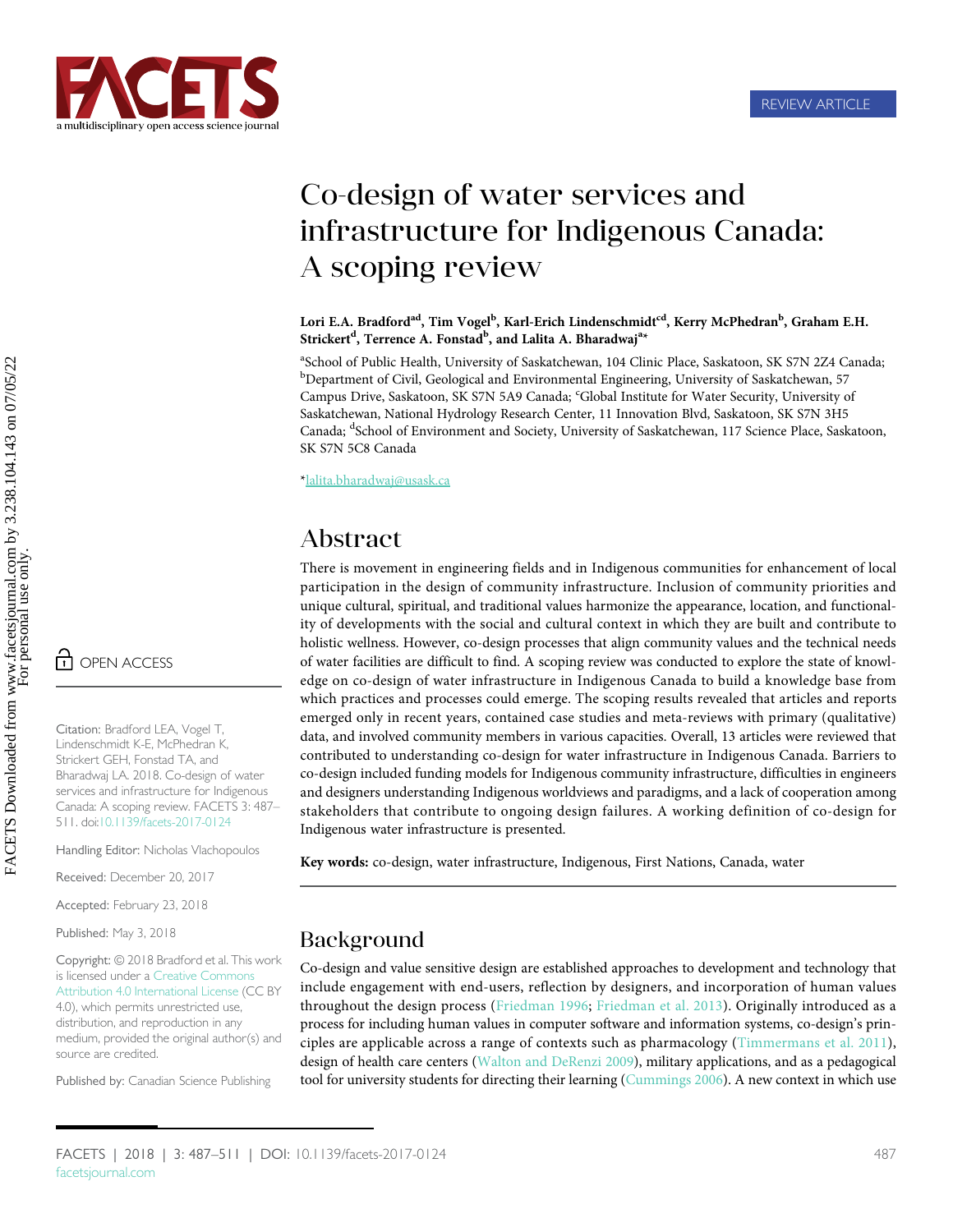

of co-design is growing is in the design of water and wastewater infrastructure. In Canada, there is a trend towards increasing the inclusion of culturally unique values and local priorities in the design of community infrastructure and services [\(Nelson-Barber and Johnson 2016](#page-21-0)). Researchers have noted that co-design processes benefit all through capacity building; increased motivation, confidence and trust; alignment of goals among community members and service providers, and enhanced holistic health ([Donetto et al. 2015;](#page-19-2) [Robert et al. 2015](#page-22-0)). Examples include the building of the Gordon Oaks Red Bear Student Center at the University of Saskatchewan, and the Justice Institute of British Columbia's Aboriginal Gathering Place [\(Charbonneau 2016](#page-18-1)).

Projects that incorporated community values and input in the design process exist in several countries. Both the National Museum of the American Indian in Washington, D.C., and the First Peoples Hall in the Canadian Museum of History in Gatineau, Québec, include style, aesthetics, character, and materials that reflect Indigenous values, and were designed by Indigenous architects ([Phillips 2006\)](#page-22-1). Memorials built within the last three decades in Cambodia, Rwanda, and Germany worked to connect tourists and other visitors to the "memory scapes" of local people [\(Davis and Bowring 2011\)](#page-18-2). The Meulwater Water Treatment Works in South Africa is lauded as a water treatment plant with advanced design and technical efficiency. However, it is also recognized for enhancing heritage and cultural values of the Drakenstein Municipality through its alignment with, and sensitivity to, the local social, ecological, and cultural environments ([Meulwater](#page-21-1) [WTW 2013](#page-21-1)).

Though these projects have shown success in the co-design process across tourism, recreation, housing, and community service projects, outside norms are not always validated in water and wastewater treatment design ([Martín 2014](#page-21-2); [Black and McBean 2017\)](#page-18-3). Infrastructure design textbooks and manuals, for example, sporadically contain reference to the inclusion of cultural values and rarely contain guidelines for engaging with Indigenous communities ([Sandercock 2003;](#page-22-2) [Grant 2010](#page-19-3)). It is recognized that stakeholder priorities should be integrated into the decision-making process for community infrastructure to promote successful project outcomes, but this inclusion has not been advanced in work with Canadian Indigenous communities ([Martin et al. 2007;](#page-21-3) [Richardson et al. 2012](#page-22-3); [Daley et al. 2015](#page-18-4); [Black and](#page-18-3) [McBean 2017\)](#page-18-3).

As a part of Canada's commitment to reconciliation and within the calls to action of the Truth and Reconciliation Commission, resources for improvements to existing services and infrastructure, and the development of new infrastructure for health care, education, housing and other needs on Indigenous lands are being discussed ([Anaya 2015](#page-17-0); [Truth and Reconciliation Commission of](#page-23-2) [Canada 2015](#page-23-2); [Reading et al. 2016\)](#page-22-4). One prominent need is access to safe drinking water across reserves in Canada. As a step in understanding the barriers to incorporating co-design and value sensitive principles into the design of water infrastructure for Indigenous communities in Canada, this scoping review sought to discover descriptions of these projects in the Canadian context. The goal of this paper is to describe the academic and grey literature on community co-design of water infrastructure on reserves in Canada.

## Co-design defined

Definitions of co-design (and its related terms: value-sensitive design, co-creation, collective creativity; co-evolutionary design; empathetic design: user-centered design, participatory design) are bounded by disciplinary and contextual factors [\(Winschiers-Theophilus et al. 2010](#page-24-0); [David et al. 2013](#page-18-5)). Co-design can mean the development of ideas from the party being serviced; a collaborative process with knowledge sharing towards building a product; the move towards user involvement as a means for ensuring higher product quality and consumer relevance; and, in global development, it is the evolution towards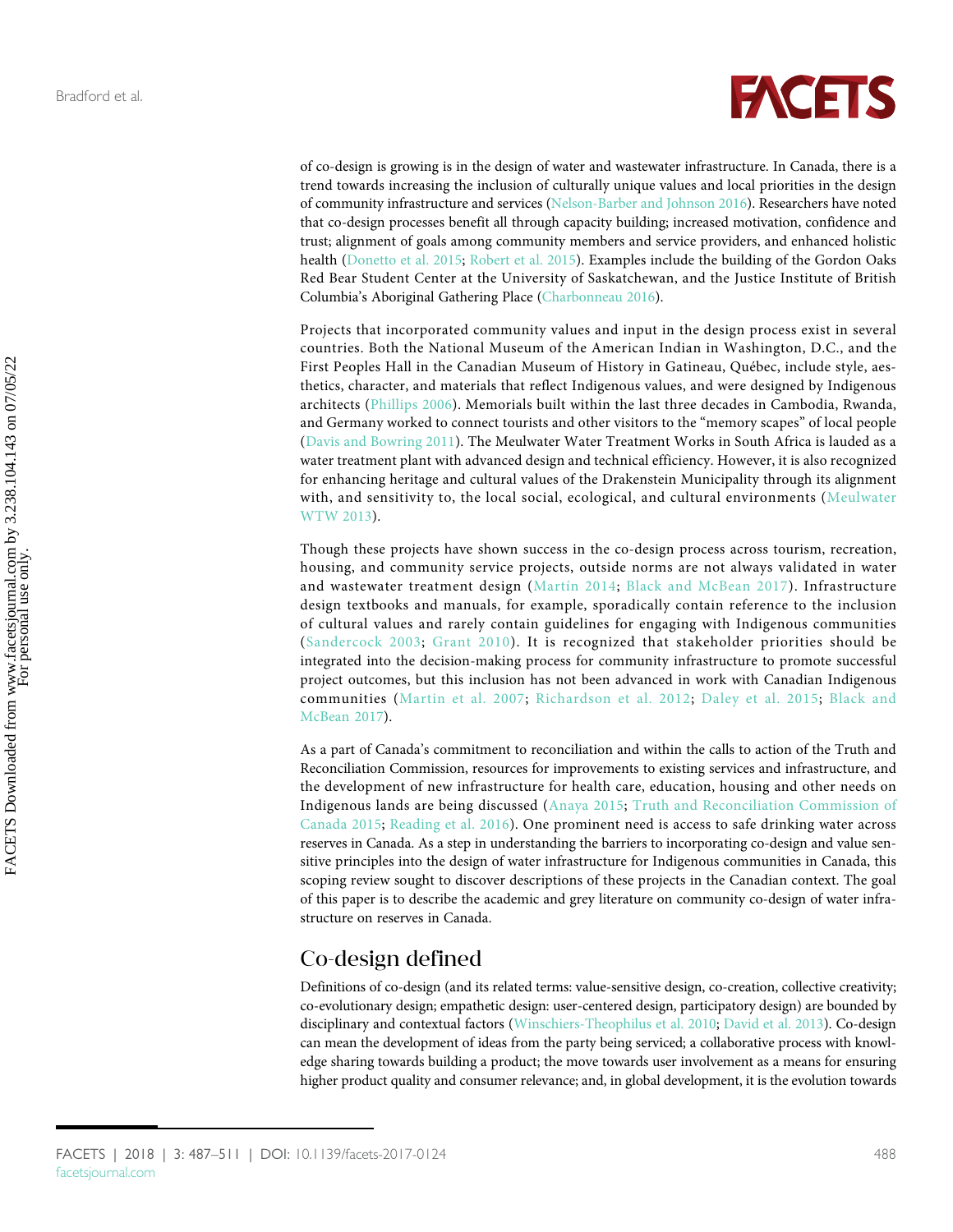

participatory methods framed by discourses on social embeddedness and the importance of local factors in technology appropriation ([Sterling and Rangaswamy 2010;](#page-23-3) [Davidson-Hunt et al. 2012;](#page-19-4) [Winschiers-Theophilus et al. 2012\)](#page-24-1). Put simply, co-design means that local people are active in the creation of products ranging from coding for software to the design of large buildings and political or economic systems.

Co-design processes include common steps: stakeholder consultation, problem definition, idea generation, concept testing, prototype testing, product manufacturing, and evaluation ([Sanders and](#page-22-5) [Stappers 2008;](#page-22-5) [Staunstrup and Wolf 2013;](#page-23-4) [Frow et al. 2015;](#page-19-5) [Deo et al. 2016](#page-19-6)). Different levels of participant involvement in co-design processes across various fields include being informed, consulted with, involved, actively collaborative, given empowerment opportunities, and also being central driving units and performers of co-design work ([Nyerges et al. 2006;](#page-21-4) [Bovaird and Downe 2008;](#page-18-6) [Pini 2009;](#page-22-6) [Sanders and Simons 2009](#page-22-7)).

Collaborative process in co-design projects have had positive effects on community health, economies, biodiversity, conservation and stewardship practices, and sustainability ([Kambil et al. 1999;](#page-20-0) [Botero and Hyysalo 2013;](#page-18-7) [Marin et al. 2016](#page-21-5); [Moser 2016](#page-21-6)). In some co-design projects, stakeholders build capacity by performing tasks for themselves through coaching ([Sampson et al. 2015](#page-22-8); [Galvin](#page-19-7) [et al. 2016;](#page-19-7) [Thorpe et al. 2016](#page-23-5)). Although the benefits provide ample argument for using co-design processes, some constraints have been reported. First, the ad hoc use of co-design processes for products means that architectures for engagement are often missing or unequally balanced among the project teams. Secondly, the tyranny of participant decision-making results in lengthy project timelines and project management challenges. Along with budgetary limitations of collaborative processes, these are the most frequently cited constraints [\(Hickey and Mohan 2004;](#page-20-1) [Ramirez](#page-22-9) [2008;](#page-22-9) [Frow et al. 2015\)](#page-19-5).

As a practice, co-design in the engineering and infrastructure design fields has progressed, but the uptake is only now growing across Canadian and Indigenous contexts [\(Walsh et al. 2015](#page-23-6); [Schäfer](#page-22-10) [and Scheele 2017](#page-22-10)). With a focus on developing sustainable water treatment systems resilient to impacts and on reconciliation in Canada, incorporating the principles of co-design in Indigenous communities offers an opportunity for empowerment and capacity building vital to ensuring drinking water security.

## The research gap and its importance

Little has been published on processes of co-design specifically for water infrastructure. In design principles for the civil and environmental engineering fields, there is a heavy focus on treatment technologies and efficiencies and reducing impacts in water treatment processes ([Zhou and Smith 2002;](#page-24-2) [Palit 2014](#page-22-11)). Emphasis is also given to measuring the performance of water utilities, the sustainability of infrastructure, and customer satisfaction ([Haider et al. 2015;](#page-19-8) [Han et al. 2015](#page-20-2)). Calls for more holistic evaluation of water and wastewater infrastructure, processes, and performances for community wellbeing have been made ([Haider et al. 2015;](#page-19-8) [Ojuondo 2015](#page-21-7)).

Case studies in Indigenous Canada describe little flexibility in the way that infrastructure can be designed. For example, the guidelines from government agencies promote the replication of existing models of water treatment facilities at different sites [\(Mirosa and Harris 2012\)](#page-21-8). Water infrastructure is imposed on community members by engineers and contractors, and Chief and Council members are left to manage infrastructure based on priorities arising from federal programs ([Murphy et al. 2015](#page-21-9)). Even in cases where research on novel systems is positive, the federal process limits a community's ability to adapt the design to one that meets their cultural needs [\(Walters et al. 2012\)](#page-23-7).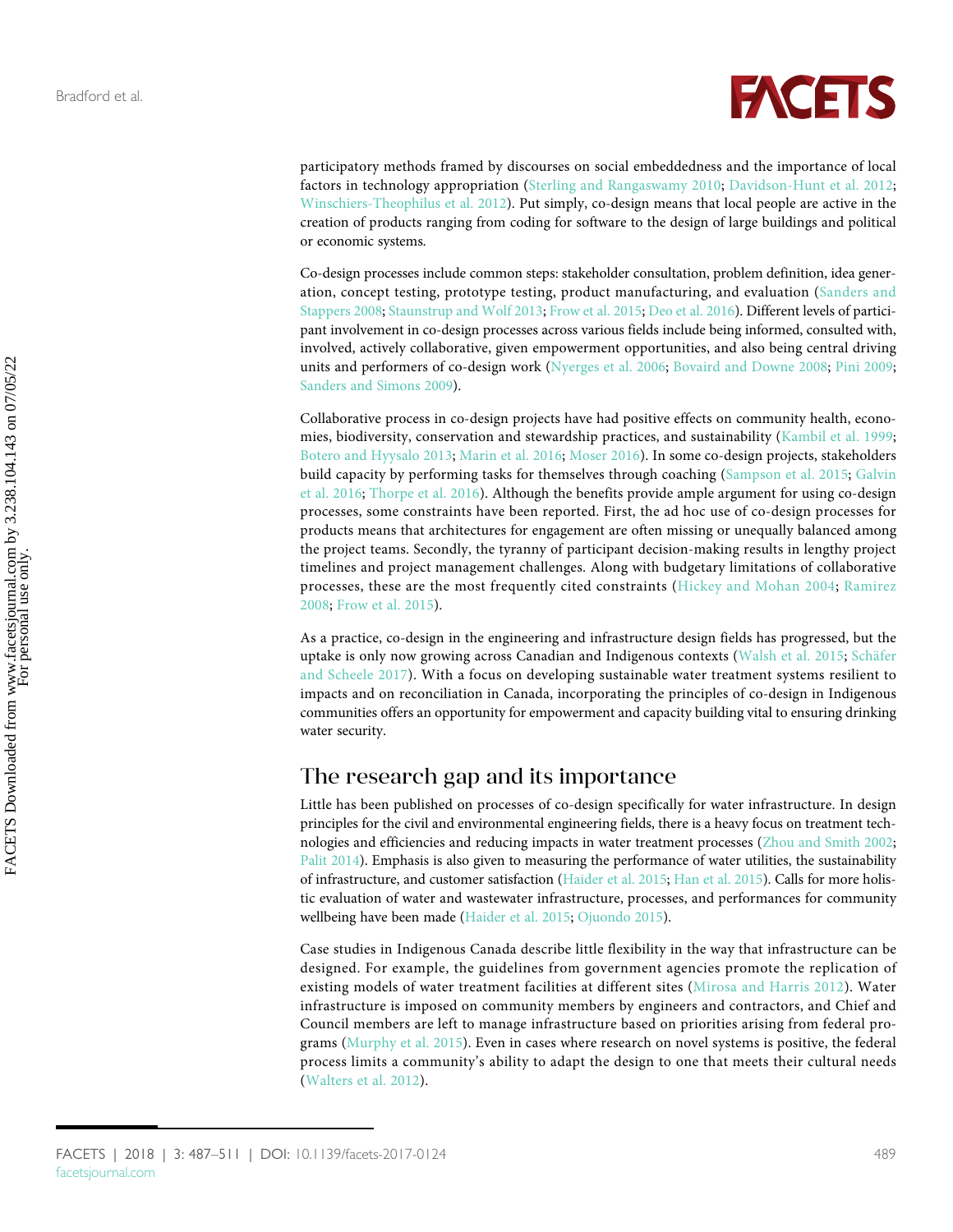

The development of water infrastructure, regardless of the design process, is associated with improving the health and quality of life of communities, but problems can arise with ongoing operation and maintenance [\(McCullough and Farahbakhsh 2012](#page-21-10); [Basdeo and Bharadwaj 2013](#page-18-8); [Black and McBean](#page-18-3) [2017](#page-18-3)). Current policies on the design and installation of water infrastructure reinforce ongoing colonization and strain communities financially and operationally [\(Black and McBean 2017](#page-18-3)). For example, in Weagamow First Nation in northern Ontario, the community water treatment plant was unable to operate for long periods at the capacity needed for the growing community. The heavy operation stressed the system causing malfunctions that the community did not have the capacity to address leaving them without water for weeks [\(Troian 2016](#page-23-8)).

Looking forward, the goal of this research is to identify examples where co-design of community water infrastructure on reserves has occurred in Canada, key principles that guide the process of co-design in that context, and lessons learned. A scoping review was deemed most appropriate given the recent emergence of literature and the relatively new movement towards participatory infrastructure design in Canada.

### Study context

In Canada, there are more than 600 First Nation communities that were, in whole or in part, relocated from traditional territories to reserves set aside for their use ([AANDC 2014\)](#page-17-1). Reserves are often in remote areas with low population densities, which creates hurdles for access to reliable drinking water [\(AANDC 2011](#page-17-2)). The climate, especially in northern reaches, provides challenges for the development of infrastructure; some communities experience short construction seasons with limited accessibility by road. Others have requirements for more expensive water systems to supply water through the cold winters without freezing and damaging infrastructure, or to improve very low quality source water [\(Smith et al. 2006;](#page-23-9) [Maal-Bared et al. 2008](#page-20-3); [Grover 2011](#page-19-9)). Most of the drinking water systems in these reserves are classified as small drinking water systems (serving fewer than 5000 people) [\(National](#page-21-11) [Collaborating Centres for Public Health 2009](#page-21-11)). These systems are plagued with technical and management problems: treatment plant age and suitability; inadequate training of operators and high turnover of staff due to poor working conditions; inadequate treatment of source water due to calculation difficulties, depletion of chemical stock, and difficulty repairing and maintaining equipment; lack of emergency preparedness; limited technical support when needed; and spatial and seasonal factors that exacerbate the problems [\(Edwards et al. 2012\)](#page-19-10).

Other human factors and historical inequities compound the problem. Each reserve community is unique, with varied social, cultural, political, and economic systems. Top-down and one-size-fits-all approaches to fixing water problems on reserves have left a legacy of mistrust and contributed to little measureable progress [\(Daley et al. 2015;](#page-18-4) [Morrison et al. 2015;](#page-21-12) [Black and McBean 2017\)](#page-18-3). Introducing new approaches including co-design and resulting trust and commitment to collaborations for enhancing water infrastructure on reserves are needed ([Castleden et al. 2017](#page-18-9)).

## Approach and methodology

The Safe Water for Health Research Team (SWHRT) is a conglomerate of members from 10 academic departments, four government agencies, three non-governmental agencies, the Federation of Sovereign Indigenous Nations, and 11 independent First Nation community representatives in Saskatchewan. The team has been collaborating since 2008 towards community-based participatory research projects around water issues. The need for the research discussed here arose from the team's desire to follow evidence-based approaches for co-design in communities on upcoming projects. Few articles that directly encouraged or described co-design processes could be found by the network of researchers on the team; hence, a scoping review was deemed appropriate given the need to discover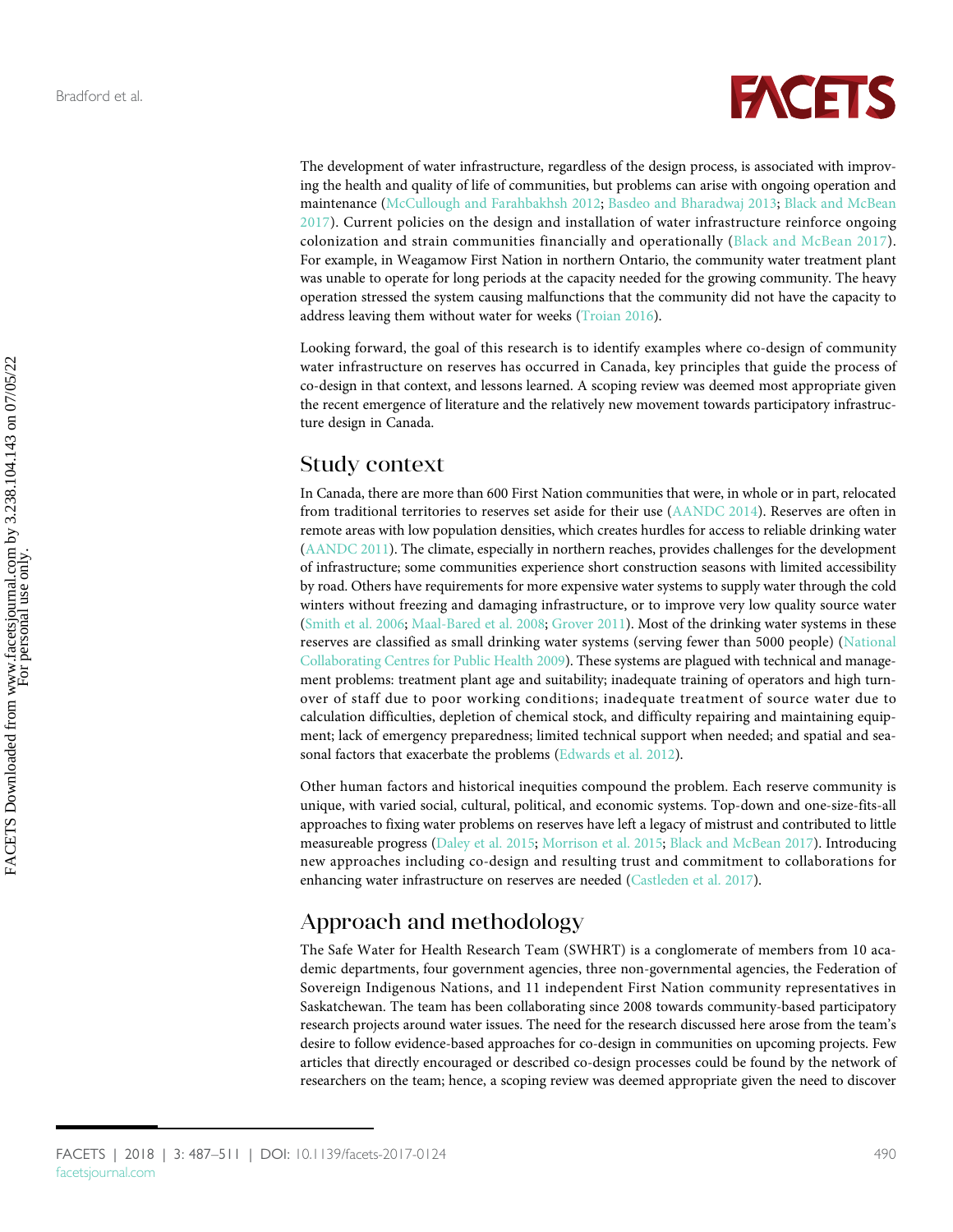

and map the extent of research, and categorize findings but not extrapolate data across a variety of cases as in a systematic review [\(Arksey and O](#page-18-10)'Malley 2005).

The procedure for this scoping review was informed by [Arksey and O](#page-18-10)'Malley's (2005) framework with new developments [\(Joanna Briggs Institute 2015\)](#page-20-4). Eight steps were completed concurrently by two researchers: defining the question, creating a search protocol and criteria, identifying relevant articles, selecting the sample, tabulating data, engaging with other experts for consensus over themes, collating, summarizing and reporting the results of this sample ([Table 1](#page-4-0)).

Next, article screening was completed and eligibility criteria applied to determine the in-scope articles; duplicate articles and articles deemed irrelevant were removed. Eligibility for inclusion in the study was determined by three criteria: articles had to be peer-reviewed articles, reports, or government documents; articles had to be published no earlier than the year 2000; and articles had to be published in English or English and French.

The two scope reviewers met with SWHRT members to come to a consensus on the summarized results. Feedback from the SWHRT also provided a framing for the recommendations arising from the work.

## Results

Articles were retrieved and analyzed from June 2016 to March 2017, and are summarized in [Table 2](#page-6-0) by design, relevant findings, and limitations (article ID is indicated by an uppercase letter).

#### Overview of selected studies

A total of 1551 were returned ([Fig. 1](#page-5-0)). These articles were managed in a commercial database for easier processing. Most articles were removed as duplicates ( $n = 966$ ) before being screened for inclusion. Thirteen articles remained for this review after the removal of duplicates, screening for inclusion criteria, and exclusion of irrelevant articles. This included four articles that were relevant to the element of co-design but that were not conducted in Canada.

<span id="page-4-0"></span>Table 1. Key words (with synonyms) and syntax used for literature search.

| Search term(s)                                                                    | <b>Synonyms</b>                                                                                                                                                                                                                                                                                         |
|-----------------------------------------------------------------------------------|---------------------------------------------------------------------------------------------------------------------------------------------------------------------------------------------------------------------------------------------------------------------------------------------------------|
| Water                                                                             | Drinking water OR water quality OR potable water OR healthy water OR drinkable water OR<br>drink water OR drink OR safe water OR water OR suitable water OR palatable water OR edible<br>water OR tap water OR fresh water OR water supply OR source water OR raw water OR<br>wastewater OR waste water |
| Indigenous communities                                                            | Indigenous people OR Indigenous OR Aborigine OR Aboriginal OR Indigenous community OR<br>Native(s) OR Indigen* OR Indigenous people OR First Nations OR Métis OR Inuit OR Inuk                                                                                                                          |
| Co-design                                                                         | Co-design OR collective creativity OR co-creation OR empathetic design OR user-centered design<br>OR participatory design OR Value sensitive design                                                                                                                                                     |
| Infrastructure                                                                    | Infrastructure OR system OR building OR structure OR treatment plant OR plant OR piped<br>distribution system OR water pipe(s) OR water system OR cistern OR tank                                                                                                                                       |
| Canada                                                                            | Canada OR North America                                                                                                                                                                                                                                                                                 |
| Water AND Indigenous Communities AND Co-design –<br>AND Canada                    |                                                                                                                                                                                                                                                                                                         |
| Water AND Indigenous Communities AND Co-design –<br>AND Canada AND Infrastructure |                                                                                                                                                                                                                                                                                                         |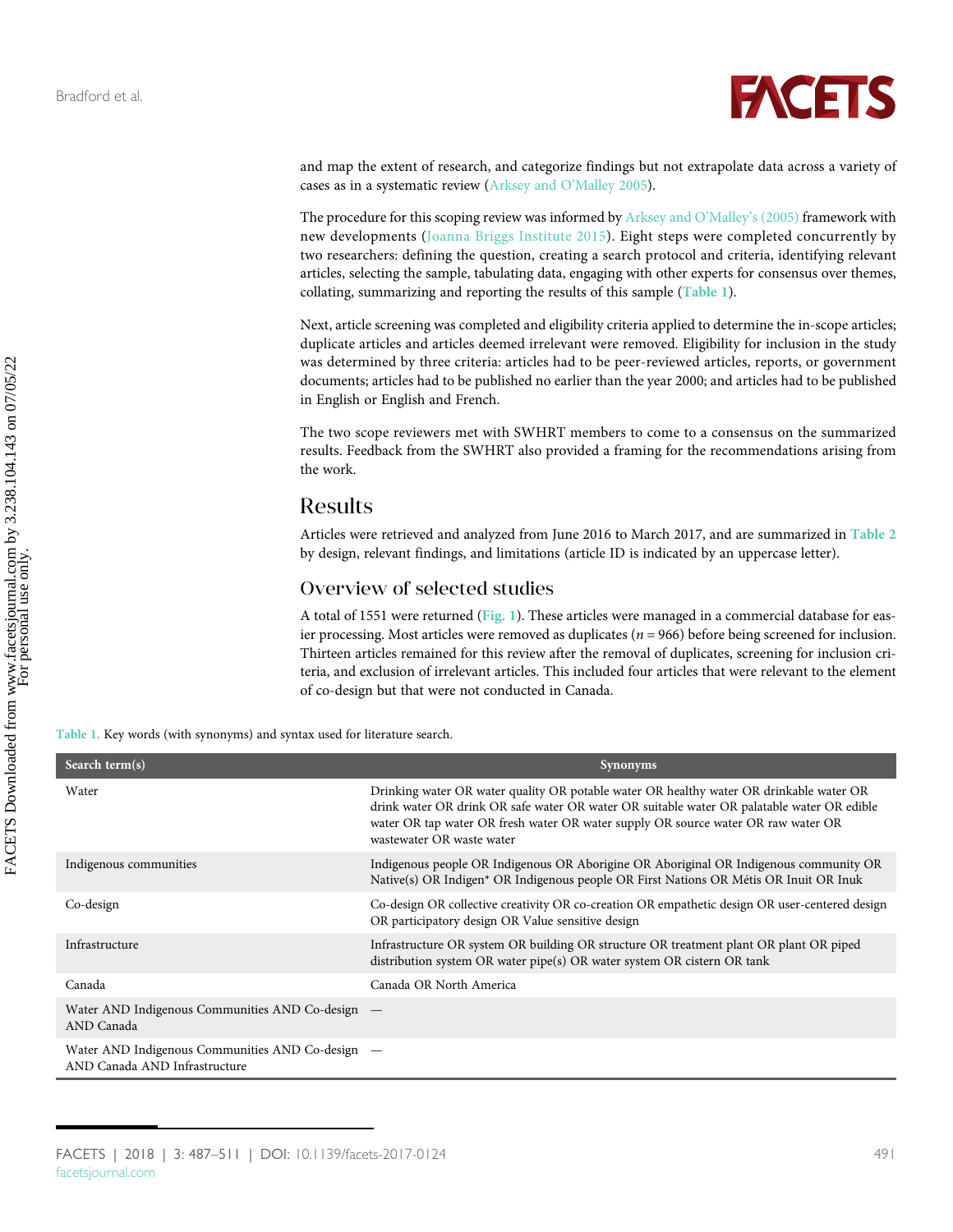

<span id="page-5-0"></span>

Fig. 1. Scoping review process and step-by-step results.

#### Study characteristics

#### Descriptive summaries of study characteristics

General attributes of the articles resulting from the scoping review are summarized in [Table 3](#page-10-0). Many of the articles were published in the last 5 years (9 of 13) and in academic journals (10 of 13). The collection also included government guidelines and sets of annual reports. The studies involved First Nation communities and groups in Canada (6 of 13) and Indigenous groups outside of North America (4 of 13). Hereinafter, articles included in [Table 2](#page-6-0) are referred to by article ID. Most of the sample articles did not have definitions for design or co-design, but those that did (B, J, and M) had a definition for both design and co-design ([Table 3](#page-10-0)). The definitions for co-design were similar in the three articles but were not as specific as academic definitions, which focused on process steps (problem definition, idea generation, concept evaluation, lab research, experimentation & analysis, detail design, fabrication, testing, and evaluation in both lab and field). One article (B) defines the process of co-design as when stakeholders are consulted on problem definition and then are engaged to some degree throughout the project, and defines engineering design as "the use of heuristics to cause the best change in a poorly understood situation within available resources" [\(Halbe et al.](#page-20-5) [2015, p. 272](#page-20-5)), suggesting a common sense approach to problem solving. Another article (M) described co-design as relational, knowledge-sharing learning process meant to enhance "design for the common good" and involving foreign and local experts and an understanding of the environmental context in which design was sought. For comparison, the Canadian Engineering Accreditation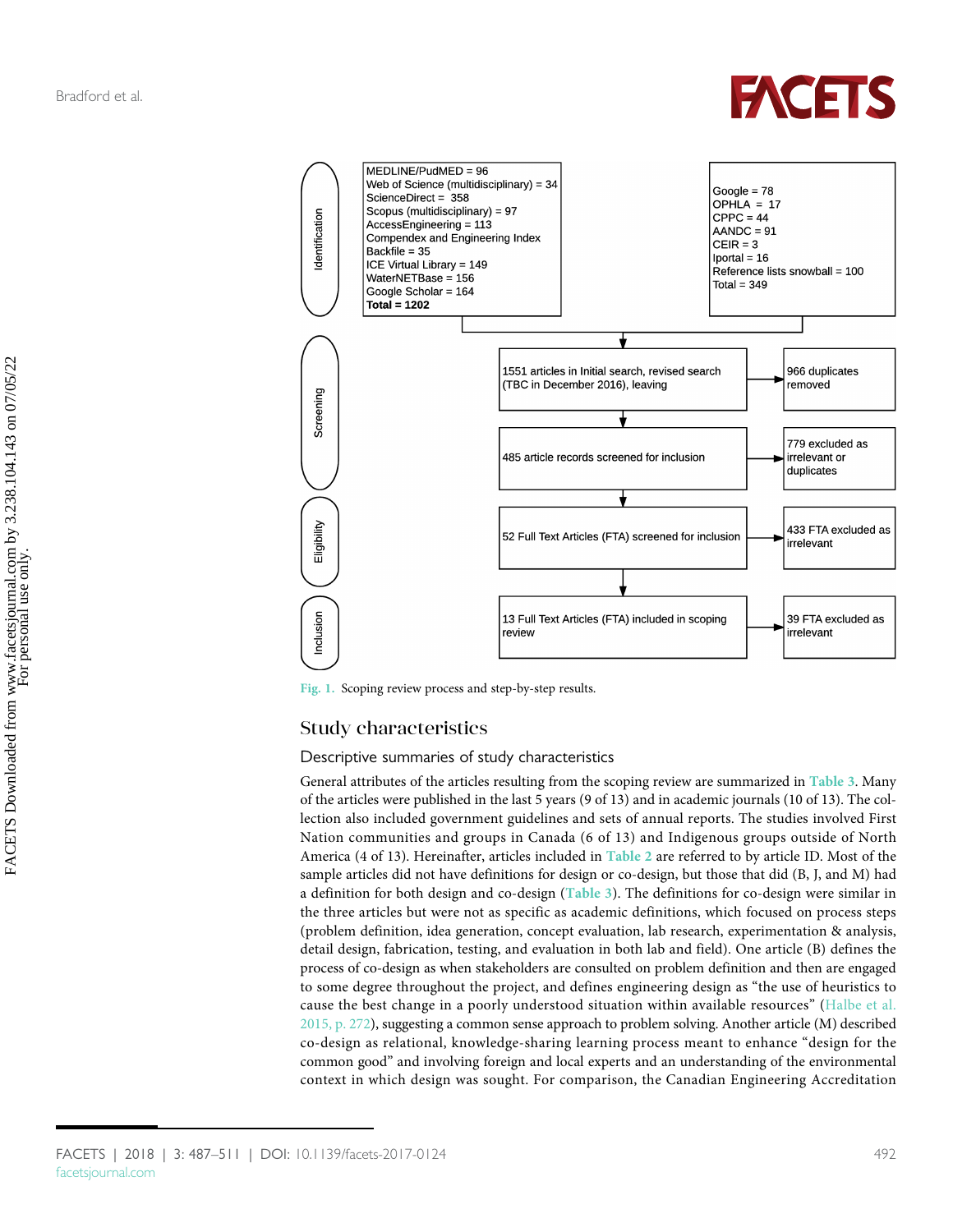Bradford et al.

Bradford et al.

|                   |                                            |                                                                                                                                           |                                                                                                                                                            |                                                                        | Design                                                                                                                                                            |                                                                                                                    |                                                                                                                                                                                                                                                                                                                                                                                                                           |                                                                                         |
|-------------------|--------------------------------------------|-------------------------------------------------------------------------------------------------------------------------------------------|------------------------------------------------------------------------------------------------------------------------------------------------------------|------------------------------------------------------------------------|-------------------------------------------------------------------------------------------------------------------------------------------------------------------|--------------------------------------------------------------------------------------------------------------------|---------------------------------------------------------------------------------------------------------------------------------------------------------------------------------------------------------------------------------------------------------------------------------------------------------------------------------------------------------------------------------------------------------------------------|-----------------------------------------------------------------------------------------|
| <b>Article ID</b> | Reference                                  | Topic                                                                                                                                     | Site(s)                                                                                                                                                    | Method                                                                 | Data type                                                                                                                                                         | Response rate                                                                                                      | Summary of relevant findings                                                                                                                                                                                                                                                                                                                                                                                              | <b>Limitations</b>                                                                      |
| Canada            |                                            |                                                                                                                                           |                                                                                                                                                            |                                                                        |                                                                                                                                                                   |                                                                                                                    |                                                                                                                                                                                                                                                                                                                                                                                                                           |                                                                                         |
| A                 | Horning<br>et al. (2016)                   | Social network analysis<br>of watershed planning<br>and water governance<br>configurations in<br>Canada                                   | Similkameen Valley Case study<br>and Kettle River,<br>British Columbia                                                                                     |                                                                        | Primary data using<br>semi-structured<br>survey                                                                                                                   | Two networks<br>explored; $n = 59$<br>80% response rate,<br>and $n = 54,69\%$<br>response rate                     | Both case networks demonstrated<br>that collaboration is not supported.<br>Centralized power brokers exist<br>resulting in power asymmetry. In<br>Similkameen, a small number of<br>First Nations actors provide key<br>bridging services. Missing links to<br>industry and federal levels of<br>government hinder policy progress.                                                                                       | Two case studies in<br>one province, not<br>longitudinal                                |
| B                 | Halbe et al.<br>(2015)                     | Roles of paradigms in<br>engineering practice<br>with particular<br>attention to<br>"community<br>involvement"                            | Flood case study:<br>Hungary; education<br>case studies McGill<br>University<br>Montreal, Quebec,<br>Canada and<br>University of<br>Osnabrueck,<br>Germany | Case Study                                                             | Primary, qualitative<br>data; two cases: one<br>on flood<br>management, one on<br>incorporating new<br>paradigms into<br>university-level<br>engineering pedagogy |                                                                                                                    | Application of solutions from one<br>paradigm only is not enough to<br>address the multiple aspects of<br>sustainability problems. Both<br>engineering and local community<br>members have difficulty<br>acknowledging the value of each<br>other's paradigm. Teaching<br>paradigms in engineering education<br>could sensitize engineers to the<br>value of diversity leading to<br>"integrated management"<br>paradigm. | Cases only in<br>Westernized<br>Nations (Hungary,<br>Germany, Canada),<br>small sample. |
| $\mathsf{C}$      | McCullough<br>and<br>Farahbakhsh<br>(2015) | Refocusing the lens:<br>drinking water success<br>in First Nations in<br>Ontario                                                          | First Nations in<br>northern and<br>southern Ontario<br>that were stratified<br>across remote and<br>accessible areas                                      | Qualitative<br>interviewing:<br>grounded<br>constructivist<br>approach | Primary data                                                                                                                                                      | 16 from snowball,<br>stratified sample;<br>recruited at a<br>technical tradeshow<br>in Toronto,<br>Ontario, Canada | Locally driven actions enhanced<br>First Nations pride, capacity, and<br>OCAP principles. Better<br>infrastructure achieved through<br>sidestepping Federal programs and<br>processes to attain a desired goal.<br>Satisfaction due to reduced<br>bureaucracy.                                                                                                                                                            | No inclusion of<br>negative findings.<br>Single province<br>examined                    |
| D                 | White and<br>Leblanc<br>(2015)             | Report on initial<br>improvement to water<br>and wastewater systems<br>in 2013-2014 in<br>Pikangikum First<br>Nation, northern<br>Ontario | Pikangikum First<br>Nation, Ontario                                                                                                                        | Case report                                                            | Primary qualitative<br>data                                                                                                                                       | $n = 10$ family<br>dwellings that had<br>received piped<br>water systems                                           | Community members should be<br>included in water infrastructure<br>projects to build capacity, enhance<br>health outcomes, and enhancement<br>to water systems improve other<br>issues in remote reserve<br>communities through<br>interconnectedness of water, health,<br>energy, and social services.                                                                                                                   | Small sample,<br>remote community,<br>singular event                                    |

FACETS | 2018 | 3: 487

[facetsjournal.com](http://www.facetsjournal.com)

<span id="page-6-0"></span>–511 | DOI:

[10.1139/facets-2017-0124](http://dx.doi.org/10.1139/facets-2017-0124)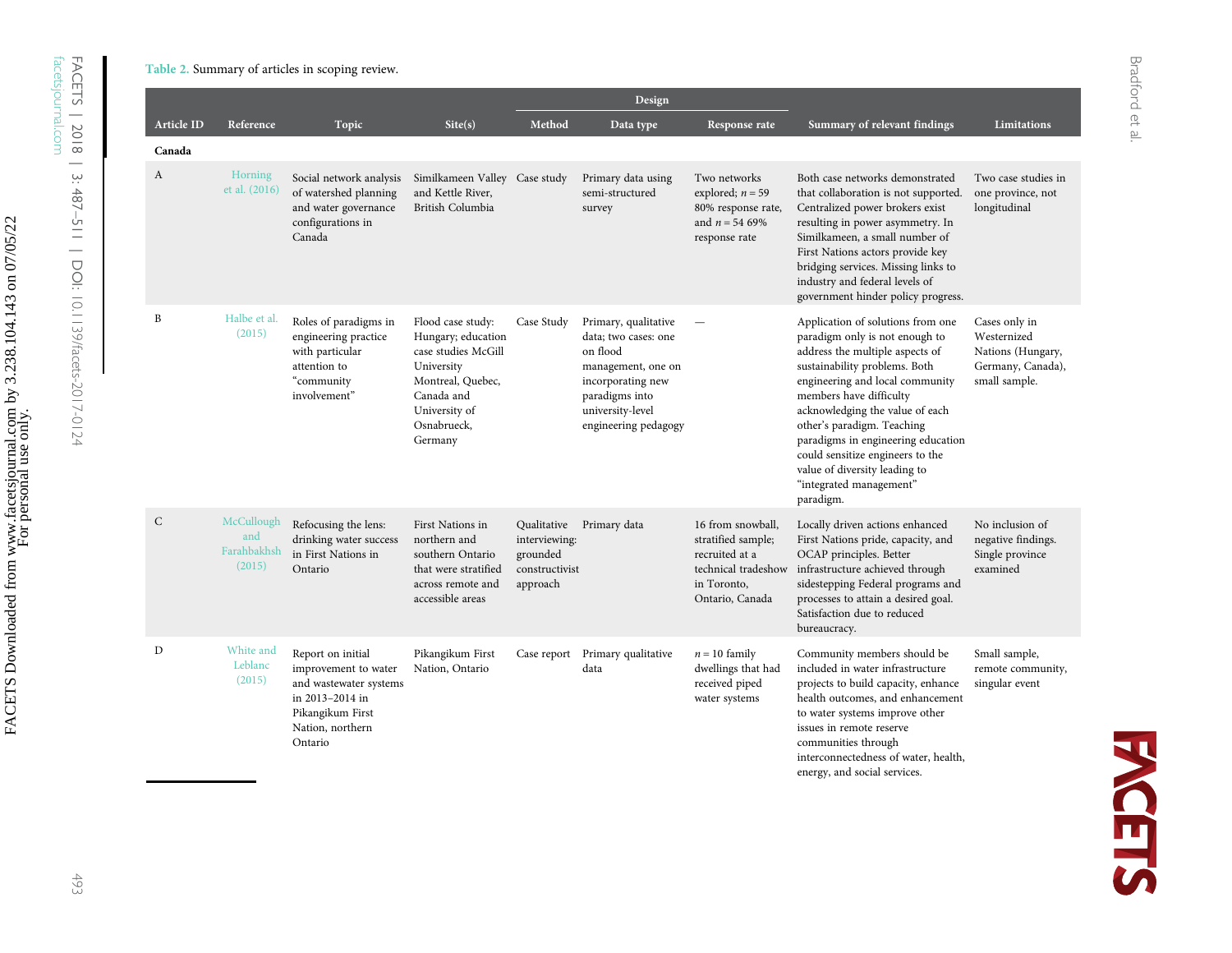Table 2. (continued )

|                   |                                            |                                                                                                                                                                                        |                                                                    |                                       | Design                                                                                                                                                                     |                                                                                                                           |                                                                                                                                                                                                                                                                                                                                                                                                                                                                                                                                                                                                                                                                                                                                                                                                                                      |                                                                                                                                                                               |
|-------------------|--------------------------------------------|----------------------------------------------------------------------------------------------------------------------------------------------------------------------------------------|--------------------------------------------------------------------|---------------------------------------|----------------------------------------------------------------------------------------------------------------------------------------------------------------------------|---------------------------------------------------------------------------------------------------------------------------|--------------------------------------------------------------------------------------------------------------------------------------------------------------------------------------------------------------------------------------------------------------------------------------------------------------------------------------------------------------------------------------------------------------------------------------------------------------------------------------------------------------------------------------------------------------------------------------------------------------------------------------------------------------------------------------------------------------------------------------------------------------------------------------------------------------------------------------|-------------------------------------------------------------------------------------------------------------------------------------------------------------------------------|
| <b>Article ID</b> | Reference                                  | Topic                                                                                                                                                                                  | Site(s)                                                            | Method                                | Data type                                                                                                                                                                  | Response rate                                                                                                             | Summary of relevant findings                                                                                                                                                                                                                                                                                                                                                                                                                                                                                                                                                                                                                                                                                                                                                                                                         | Limitations                                                                                                                                                                   |
| E                 | McCullough<br>and<br>Farahbakhsh<br>(2012) | First Nations drinking<br>water infrastructure<br>policy, and its<br>translation, and action<br>areas for reserves                                                                     | 16 First Nation<br>reserves across<br>Ontario                      | Case study                            | Primary qualitative<br>data (interviews)                                                                                                                                   | $n = 13$ interviews<br>with 16 First<br>Nations technical<br>practitioners<br>recruited<br>voluntarily from<br>trade-show | INAC accountability to external<br>agents restricts its ability on<br>technical challenges. INAC<br>perceived as gatekeepers dominated<br>by macro- and micro-control<br>measures with no flexibility and too from.<br>much frugality. Federal control<br>interferes with accommodating<br>diversity among First Nations.<br>Northern FN's have limited capacity<br>to execute a major capital works<br>process, and retention of technical<br>stuff is poor. Northern communities<br>have more challenging construction<br>logistics. Engineers and workers not<br>equipped to coordinate direct<br>involvement of community<br>leadership and navigate social<br>structures of remote communities.<br>INAC inflexible and incompatible<br>with the diversity of First Nation<br>communities-sharply contrasting<br>INAC's mandate. | Small sample size,<br>one province, not<br>representative. Lack<br>of comparable<br>research to draw                                                                          |
| $\mathbf{F}$      | Simeone<br>(2010)                          | Reviews roles,<br>responsibilities and<br>progress of federal,<br>provincial, territorial<br>and First Nations<br>governments for safe<br>drinking water on<br>reserves up to May 2010 | Federal, provincial,<br>territorial, and local<br>policy landscape | Content<br>review and<br>gap analysis | Secondary data                                                                                                                                                             | N/A                                                                                                                       | Water infrastructure on reserves is<br>obsolete, absent, inadequate, or of<br>low quality. Reserve communities<br>have no mechanism to provide<br>input on regulations. The focus of<br>the federal government is on<br>legislation, however, making<br>legislation while infrastructure is<br>inadequate to meet current<br>requirements is questionable.                                                                                                                                                                                                                                                                                                                                                                                                                                                                           | Data sparse. Poor<br>consultation Failure<br>to consider cultural<br>dimensions of First<br>Nations water use in<br>legislation. Gap<br>analysis found no<br>pathways forward |
| G                 | Smith et al.<br>(2006)                     | Public health evaluation 56 treatment plants<br>of drinking water<br>systems in First Nation<br>communities in<br>Alberta, Canada                                                      | in Alberta First<br>Nations                                        | site<br>evaluation<br>survey          | Risk analysis Survey conducted<br>with environmental<br>health officer and<br>water treatment plant<br>operator: Primary<br>data; mixed<br>quantitative and<br>qualitative | $n = 56$ systems                                                                                                          | The process of design for small<br>water treatment plants limited by<br>funding. Systems are not user-<br>funded and are constrained by the<br>agencies who make decisions,<br>reinforcing hierarchies. Needs to be<br>locally determined and culturally<br>relevant water sources, monitoring<br>and treatment programs, and<br>addressing of cultural, political,<br>social, and economic environment                                                                                                                                                                                                                                                                                                                                                                                                                              | Conservative<br>approach to<br>questionable<br>situations in the<br>study                                                                                                     |

**FACETS** 

FACETS | 2018 | 3: 487

[facetsjournal.com](http://www.facetsjournal.com)

–511 | DOI:

[10.1139/facets-2017-0124](http://dx.doi.org/10.1139/facets-2017-0124)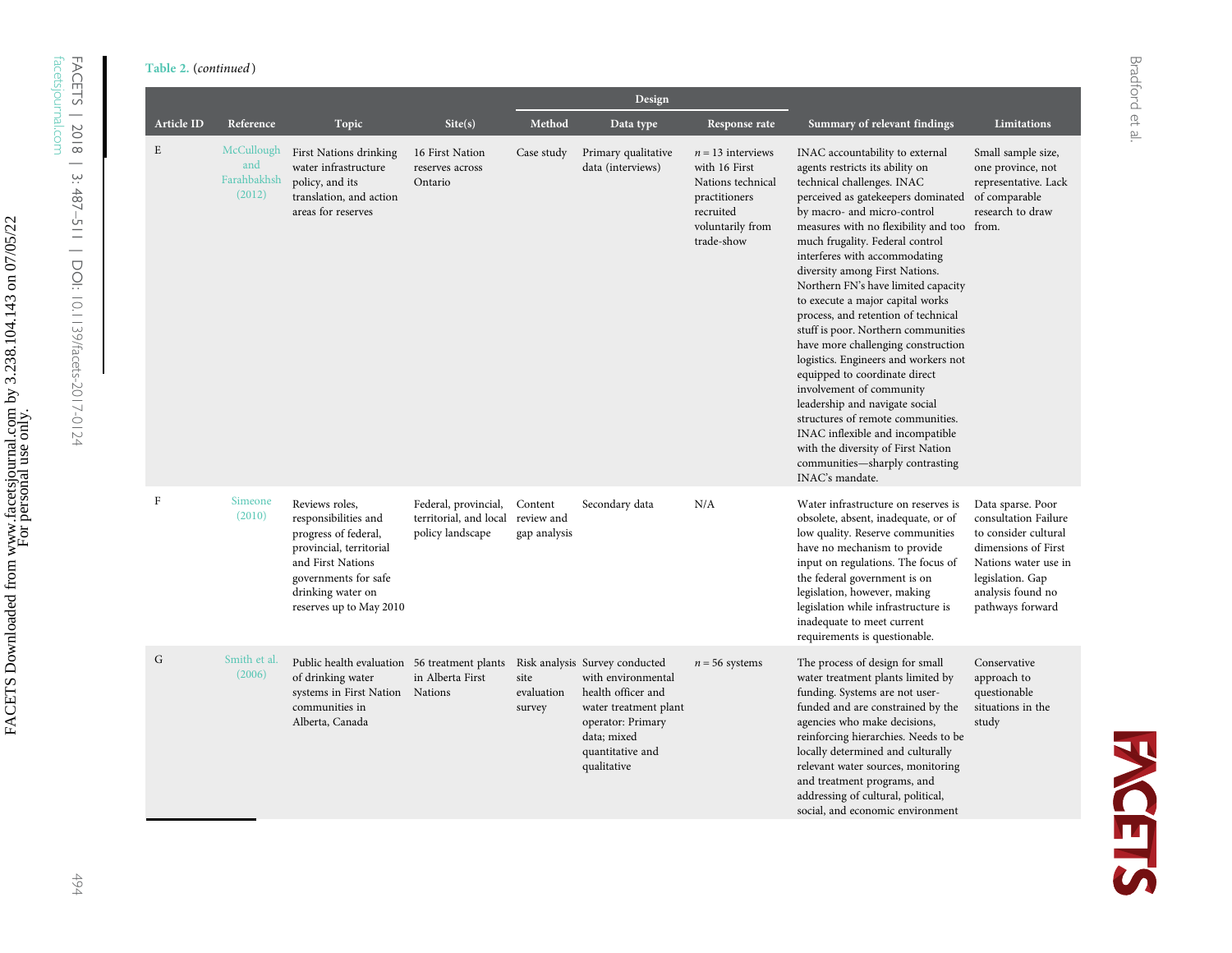FACETS | 2018 | 3: 487

[facetsjournal.com](http://www.facetsjournal.com)

–511 | DOI:

[10.1139/facets-2017-0124](http://dx.doi.org/10.1139/facets-2017-0124)

|             |                                              |                                                                                                                                                                            |                                   |                                                                                   | Design                                                                                                                                         |                                                                                                                                                                 |                                                                                                                                                                                                                                                                                                                                                                                                                                                                                                                                                                                                 |                                                                                               |
|-------------|----------------------------------------------|----------------------------------------------------------------------------------------------------------------------------------------------------------------------------|-----------------------------------|-----------------------------------------------------------------------------------|------------------------------------------------------------------------------------------------------------------------------------------------|-----------------------------------------------------------------------------------------------------------------------------------------------------------------|-------------------------------------------------------------------------------------------------------------------------------------------------------------------------------------------------------------------------------------------------------------------------------------------------------------------------------------------------------------------------------------------------------------------------------------------------------------------------------------------------------------------------------------------------------------------------------------------------|-----------------------------------------------------------------------------------------------|
| Article ID  | Reference                                    | Topic                                                                                                                                                                      | Site(s)                           | Method                                                                            | Data type                                                                                                                                      | Response rate                                                                                                                                                   | Summary of relevant findings                                                                                                                                                                                                                                                                                                                                                                                                                                                                                                                                                                    | <b>Limitations</b>                                                                            |
| Н           | <b>AANDC</b><br>(2010a, 2011,<br>2012, 2013) | Investment reports and First Nations across<br>national assessment of<br>the federal government<br>infrastructure<br>development for First<br>Nations water on<br>reserves | Canada                            | reporting                                                                         | Government Includes background, $n = 3$<br>enforceable<br>standards, protocols,<br>investments, and<br>evaluations of systems<br>across Canada |                                                                                                                                                                 | Annual report on water and<br>wastewater infrastructure highlights<br>success stories and lists spending on<br>projects. The partnerships are<br>defined as financial support from<br>the government with First Nations<br>planning submitted for approval                                                                                                                                                                                                                                                                                                                                      | Does not provide a<br>definition for design<br>or descriptions for<br>design process          |
| $\mathbf I$ | <b>AANDC</b><br>(2010 <sub>b</sub> )         | Design Guidelines for<br>First Nations Water<br>Works: policy<br>statements and<br>appendices                                                                              |                                   | Content<br>Analysis of<br>Policy<br>statements                                    |                                                                                                                                                | N/A                                                                                                                                                             | Plans for engineers to carry out<br>successful design of water and<br>wastewater infrastructure. It focuses consultation<br>on meeting technical standards for<br>operation.                                                                                                                                                                                                                                                                                                                                                                                                                    | Lacks a component<br>for community                                                            |
| Global      |                                              |                                                                                                                                                                            |                                   |                                                                                   |                                                                                                                                                |                                                                                                                                                                 |                                                                                                                                                                                                                                                                                                                                                                                                                                                                                                                                                                                                 |                                                                                               |
|             | Ambole et al.<br>(2016)                      | Designing for informal Western Cape,<br>contexts: a case study of South Africa<br>Enkanini sanitation<br>intervention                                                      |                                   | Case study                                                                        | Participant<br>observation and<br>cross-case<br>synthesisprimary data                                                                          | $n = 3$ cases; 2 snap-<br>shots,<br>1 longitudinal                                                                                                              | Inclusivity and human-centered<br>design are concerns in design fields,<br>especially for vulnerable<br>populations. Capacity to participate<br>and social pressures interfere with<br>creativity and agency. Generative<br>methods of co-design such as design<br>ethnography allow for engaging<br>transdisciplinary success. Socio-<br>technological reciprocity approach<br>allows reduction in power<br>asymmetries. A co-design sanitation<br>system was implemented, but social<br>system to support the infrastructure<br>failed due to poor communications,<br>and reflection by team. | Singe lase study,<br>convenience<br>sampling. No<br>comparative<br>research available.        |
| K           | Tinoco et al.<br>(2014)                      | Literature review,<br>project reports, and<br>field studies in<br>Nicaragua                                                                                                | Nicaragua and<br>Caribbean coasts | Meta-review -<br>and<br>participatory<br>action<br>research in six<br>communities |                                                                                                                                                | $n = 185$ articles; 100<br>project reports; and<br>stakeholder<br>dialogue, transect<br>walks, focus groups,<br>interviews and<br>mapping in six<br>communities | Poor socio-cultural understanding<br>of water and sanitation<br>interventions abound. There is<br>rejection of infrastructure and non-<br>functioning solutions due to clashes<br>with cultural preferences and local<br>relevant knowledge. Results in<br>inactive management organizations,<br>and incomplete infrastructure<br>installation. Lack of capacity to<br>integrate Indigenous worldviews<br>exists among designers. Wasted<br>investments because facilities are                                                                                                                  | Field study limited<br>to one country.<br>Participatory, but no<br>Indigenous<br>methodology. |

not used/fall into disrepair

**FACETS**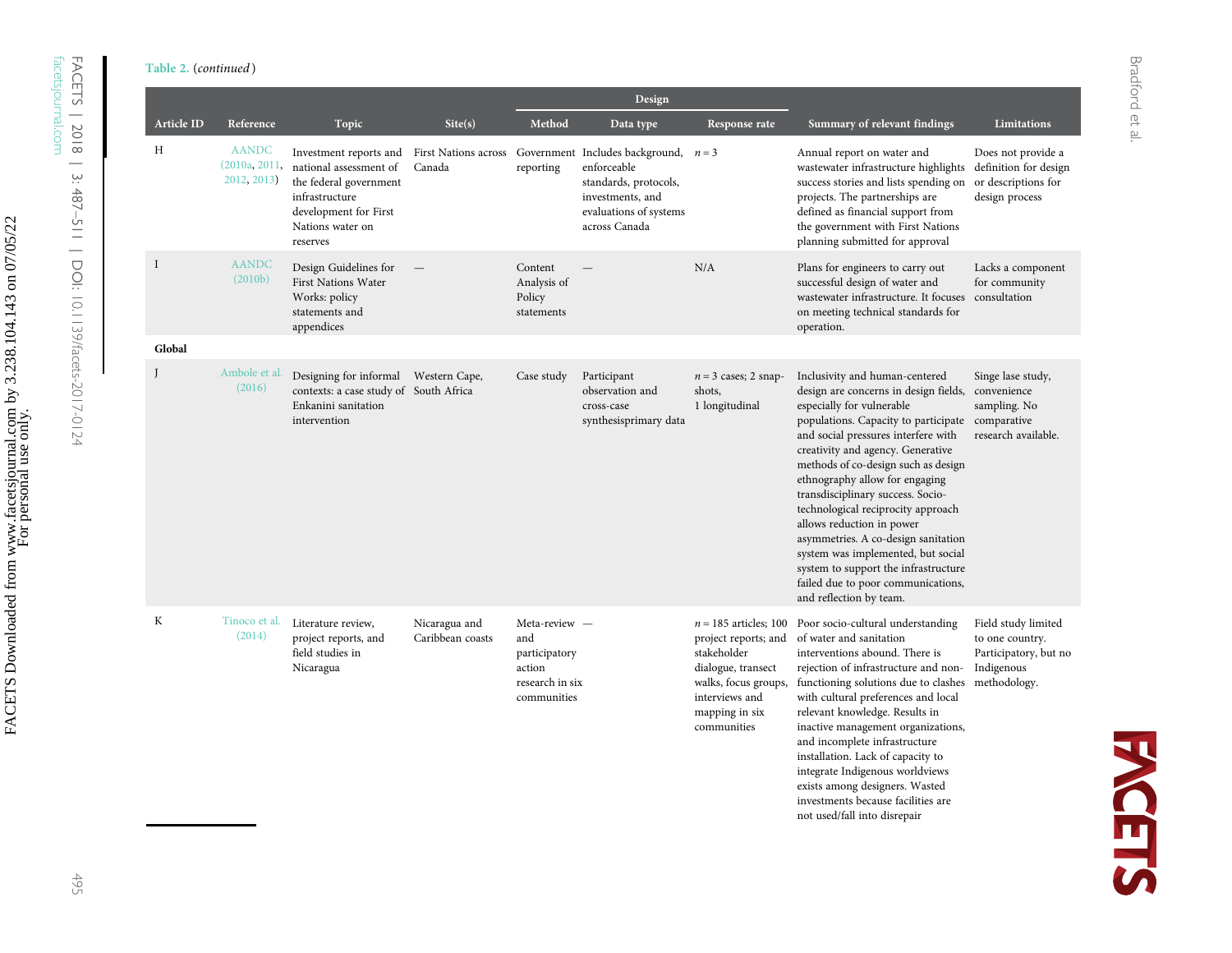| ヘロっ<br>$\frac{1}{2}$<br>$\frac{1}{2}$<br>$3:487 - 51$ |
|-------------------------------------------------------|
| リクニュー<br>, U. I I 37/1acets-ZUI / -UI 24              |

|                   |                          |                                                                                                    |         |            | Design                                                                                                                                                                        |               |                                                                                                                                                                                                                                                                                                                                                                                                                                                                                                                                                                                             |                                                                                                                                                                                                                                                                   |
|-------------------|--------------------------|----------------------------------------------------------------------------------------------------|---------|------------|-------------------------------------------------------------------------------------------------------------------------------------------------------------------------------|---------------|---------------------------------------------------------------------------------------------------------------------------------------------------------------------------------------------------------------------------------------------------------------------------------------------------------------------------------------------------------------------------------------------------------------------------------------------------------------------------------------------------------------------------------------------------------------------------------------------|-------------------------------------------------------------------------------------------------------------------------------------------------------------------------------------------------------------------------------------------------------------------|
| <b>Article ID</b> | Reference                | Topic                                                                                              | Site(s) | Method     | Data type                                                                                                                                                                     | Response rate | Summary of relevant findings                                                                                                                                                                                                                                                                                                                                                                                                                                                                                                                                                                | Limitations                                                                                                                                                                                                                                                       |
| L                 | Jiménez et al.<br>(2014) | Review of water and<br>sanitation services<br>across global<br>Indigenous populations              | Global  |            | Meta-review Secondary data; 185<br>articles                                                                                                                                   | N/A           | Analyses of power struggles and<br>conflict appear often, while<br>legislation and institutions, though<br>increasing in their<br>acknowledgment of the rights of<br>Indigenous people, are failing at<br>practice. Differences in values for<br>water and health contribute to<br>disparities. Indigenous<br>participation in planning processes<br>is increasing, however need more<br>tools to facilitate. Awareness needs<br>to increase. Researchers need to<br>find processes that respect both the<br>requirements of the external<br>agents, and local structures and<br>workflows. | Sample over-<br>represented by<br>political ecology<br>papers focusing on<br>conflicts. Literature<br>lacking in success<br>stories. Omitted<br>large selection of<br>articles on TEK. Few<br>papers from Africa<br>because of<br>Indigenous-Colonial<br>reversal |
| M                 | Murcott<br>(2007)        | Co-evolutionary design<br>for development:<br>influences on<br>engineering design and<br>implement | Nepal   | Case study | Study of household<br>water filter co-<br>development and<br>experimental testing<br>in Nepal to develop a<br>10-step framework<br>for co-evolutionary<br>development project |               | Co-development and experimental<br>testing had four positive effects:<br>increased public awareness of the<br>problems, enhanced local<br>entrepreneurship, innovation due to<br>constraints of local material<br>availability, and economic<br>development. Other benefits<br>included enhanced networking,<br>empowerment of women, and<br>better water.                                                                                                                                                                                                                                  | Tech requires<br>instruction or is<br>dismissed thus<br>experts need to be<br>available. Small<br>sample,<br>unsustainable<br>funding and no<br>diversified funding<br>sources, no long-<br>term data.                                                            |

Note: INAC, Indigenous and Northern Affairs Canada.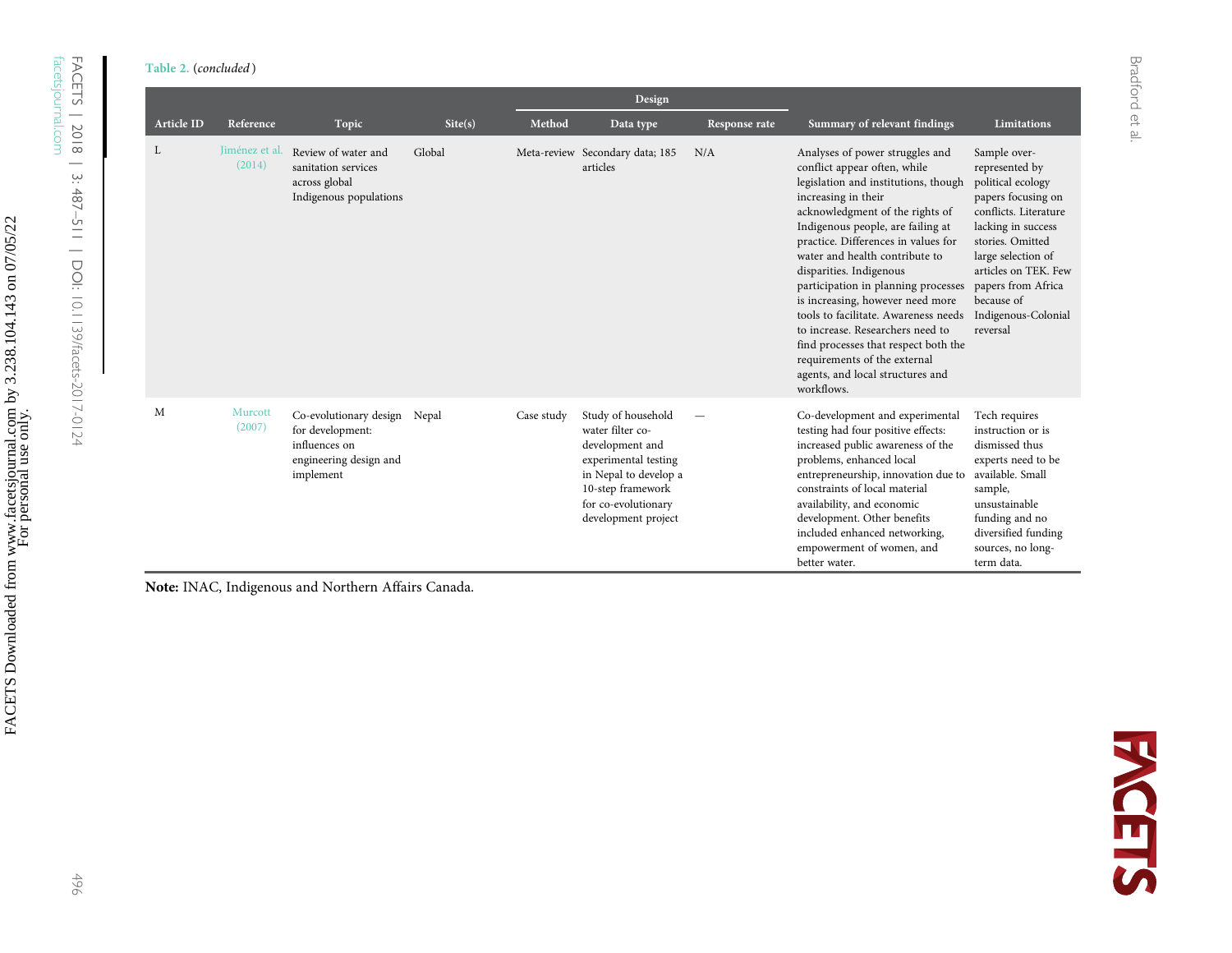FACETS Downloaded from www.facetsjournal.com by 3.238.104.143 on 07/05/22 For personal use only.

FACETS Downloaded from www.facetsjournal.com by 3.238.104.143 on 07/05/22<br>For personal use only.



<span id="page-10-0"></span>

|  |  | Table 3. General attributes of publications included in the scoping review ( $n = 13$ ). |  |  |  |  |
|--|--|------------------------------------------------------------------------------------------|--|--|--|--|
|  |  |                                                                                          |  |  |  |  |

| Characteristic            | Number $(n = 13)$       | Percentage (%) | Article $ID^a$           |
|---------------------------|-------------------------|----------------|--------------------------|
| Publication year          |                         |                |                          |
| 2006-2011                 | $\overline{4}$          | 31             | F, G, I, M               |
| 2012-February 2017        | 9                       | 69             | $A-E$ , J $-L$           |
| <b>Publication type</b>   |                         |                |                          |
| Journal article           | 10                      | 77             | $A-G, K-M$               |
| Thesis or academic report | $\mathbf{1}$            | 8              | J                        |
| Technical report          | $\overline{2}$          | 15             | H, I                     |
| Level of participation    |                         |                |                          |
| Inform                    | $\overline{2}$          | 15             | B, G                     |
| Consult                   | $\overline{2}$          | 15             | C, E                     |
| Involve                   | $\overline{2}$          | 15             | A, K                     |
| Collaborate               | $\overline{\mathbf{3}}$ | 23             | D, M, J                  |
| Empower                   | $\mathbf{0}$            | $\mathbf{0}$   | $\overline{\phantom{0}}$ |
| None                      | $\overline{4}$          | 31             | F, H, I, L               |
| Indigenous community      |                         |                |                          |
| <b>First Nations</b>      | 6                       | 75             | A, C, D, E, G, H         |
| Other                     | $\overline{4}$          | 13             | J, K, L, M               |
| None                      | $\overline{\mathbf{3}}$ | 13             | B, F, I                  |
| <b>Definition</b>         |                         |                |                          |
| Design                    | $\overline{\mathbf{3}}$ | 23             | B, J, M                  |
| Co-design                 | $\mathfrak{Z}$          | 23             | B, J, M                  |
| Both                      | $\mathfrak{Z}$          | 23             | B, J, M                  |
| None                      | 10                      | 77             | A, C-G, H, I, K, L       |

<sup>a</sup> Article ID as per [Table 2](#page-6-0).

Board uses the following definition of engineering design: "Design integrates mathematics, basic sciences, engineering sciences and complementary studies in developing elements, systems and processes to meet specific needs" ([Canadian Engineering Accreditation Board 2016, p. 31](#page-18-11)). It is significant that Engineers Canada indicates that complementary studies are important for design, but no official definition, policies, or practices for co-design were found within Engineers Canada resources.

#### Reported methods

Articles in this sample primarily used qualitative (7 of 13) and quantitative data (1 of 13), although two used mixed data (2 of 13) ([Table 4](#page-11-0)). Other articles were theoretical or practical in nature and did not use data in the analyses. Articles were mostly case studies (A, B, D, E, J, and M), but also included meta-reviews (F, K, and L), participatory research (C and G), and government reports (H and I). One qualitative case study (J) focused on a project initiated by a community in which the co-design process was used to plan out the collaborative effort needed for the study. The parties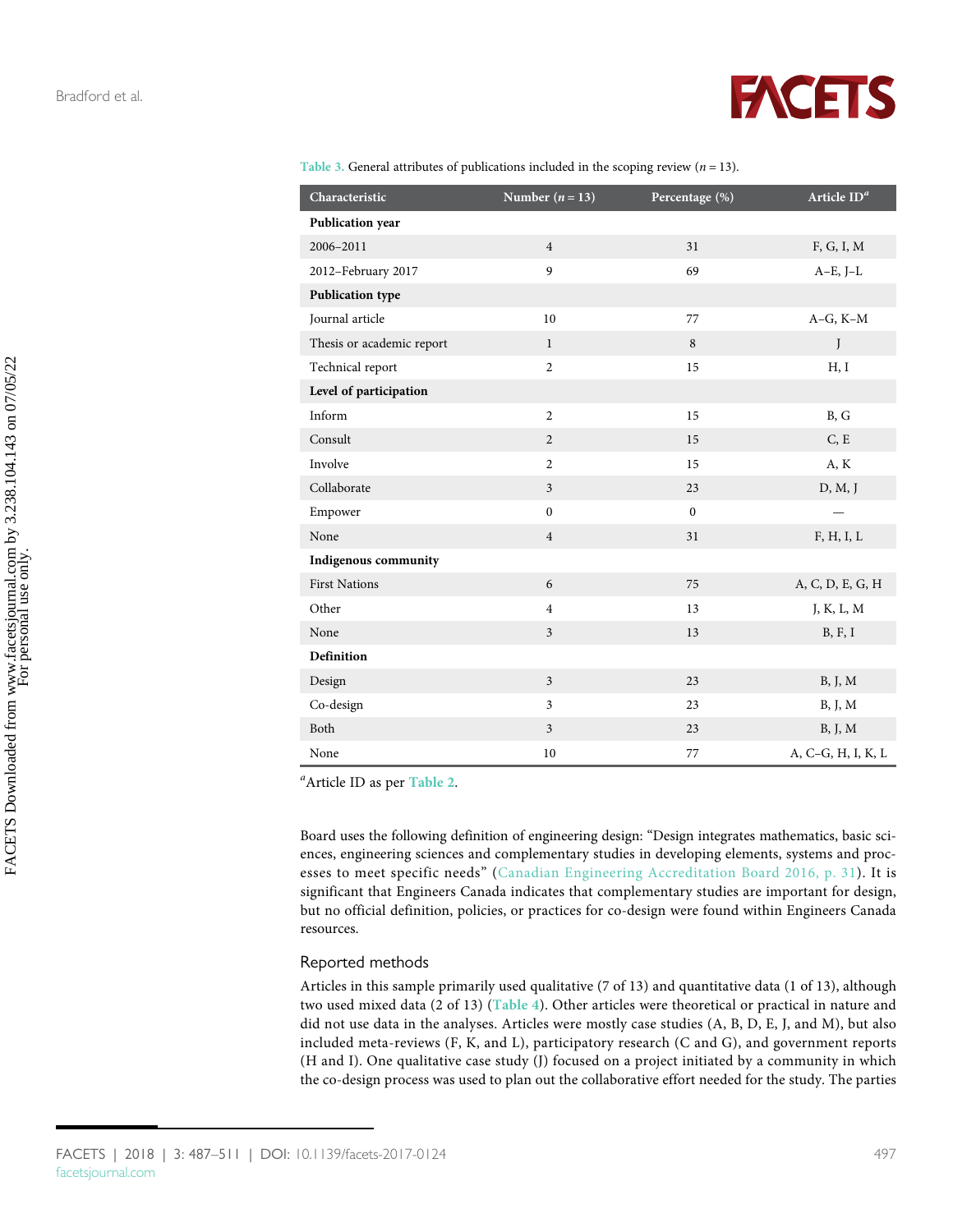

<span id="page-11-0"></span>

| Table 4. Methodological characteristics of publications included in the scoping review ( $n = 13$ ). |  |  |  |
|------------------------------------------------------------------------------------------------------|--|--|--|
|                                                                                                      |  |  |  |
|                                                                                                      |  |  |  |

| Methodological characteristic | Number $(n = 13)$       | Percentage (%) | Article $\mathrm{ID}^a$ |
|-------------------------------|-------------------------|----------------|-------------------------|
| Research design               |                         |                |                         |
| Participatory research        | $\overline{2}$          | 15             | C, G                    |
| Case study                    | 6                       | 46             | A, B, D, E, J, M        |
| Meta-review                   | $\overline{3}$          | 23             | F, K, L                 |
| Report                        | $\overline{2}$          | 15             | H, I                    |
| Research data                 |                         |                |                         |
| Primary data                  | 8                       | 62             | A-E, G, J, M            |
| Secondary data                | $\overline{3}$          | 23             | F, K, L                 |
| Not reported                  | $\overline{2}$          | 15             | H, I                    |
| Study type                    |                         |                |                         |
| Quantitative                  | $\mathbf{1}$            | 8              | A                       |
| Qualitative                   | $\overline{7}$          | 54             | B, C, D, E, J, K, M     |
| Mixed                         | $\overline{2}$          | 15             | G, L                    |
| N/A                           | $\overline{\mathbf{3}}$ | 23             | F, H, I                 |
| <b>Participatory process</b>  |                         |                |                         |
| Survey                        | $\mathbf{1}$            | 8              | $\mathbf{A}$            |
| Education                     | $\mathbf{1}$            | 8              | $\mathbf{B}$            |
| Interview                     | $\mathfrak{Z}$          | 23             | C, E, K                 |
| Working Group                 | $\overline{3}$          | 23             | D, M, J                 |
| None                          | 5                       | 38             | F, G, L, H, I           |

<sup>a</sup>Article ID as per [Table 2](#page-6-0).

involved worked together to produce the principle outcome of the study: prototypes for wastewater infrastructure. Another case study (B) used a literature analysis of paradigms in engineering practice and Integrated Water Resource Management (IWRM) examples to build content for educational tools to improve student's skills in engagement. The literature analysis uncovered six paradigms to which students needed to be sensitized prior to teaching practical approaches for community involvement.

A mixed data review (G) of water infrastructure in First Nations communities was included as the authors conducted the review to determine trends in the state of drinking water facilities. In the review, water treatment plants were examined with data inputs in the form of water quality testing, risk assessment survey results, and qualitative assessments by environmental health officers of treatment plant operators in 56 systems. Overall concern with the condition of treatment plants was high and attributed to an inhibitive funding framework and poor local consultation.

The variety of methodologies and data types in the sample give evidence of the potential data available for examination across complex systems, but none of the studies in the scoping review used the same methodologies that would allow for cross-sectional evaluation of systems of water infrastructure. Only four studies in this review included arguments for their methodology (A, C, E, and G) and none presented alternative methodologies.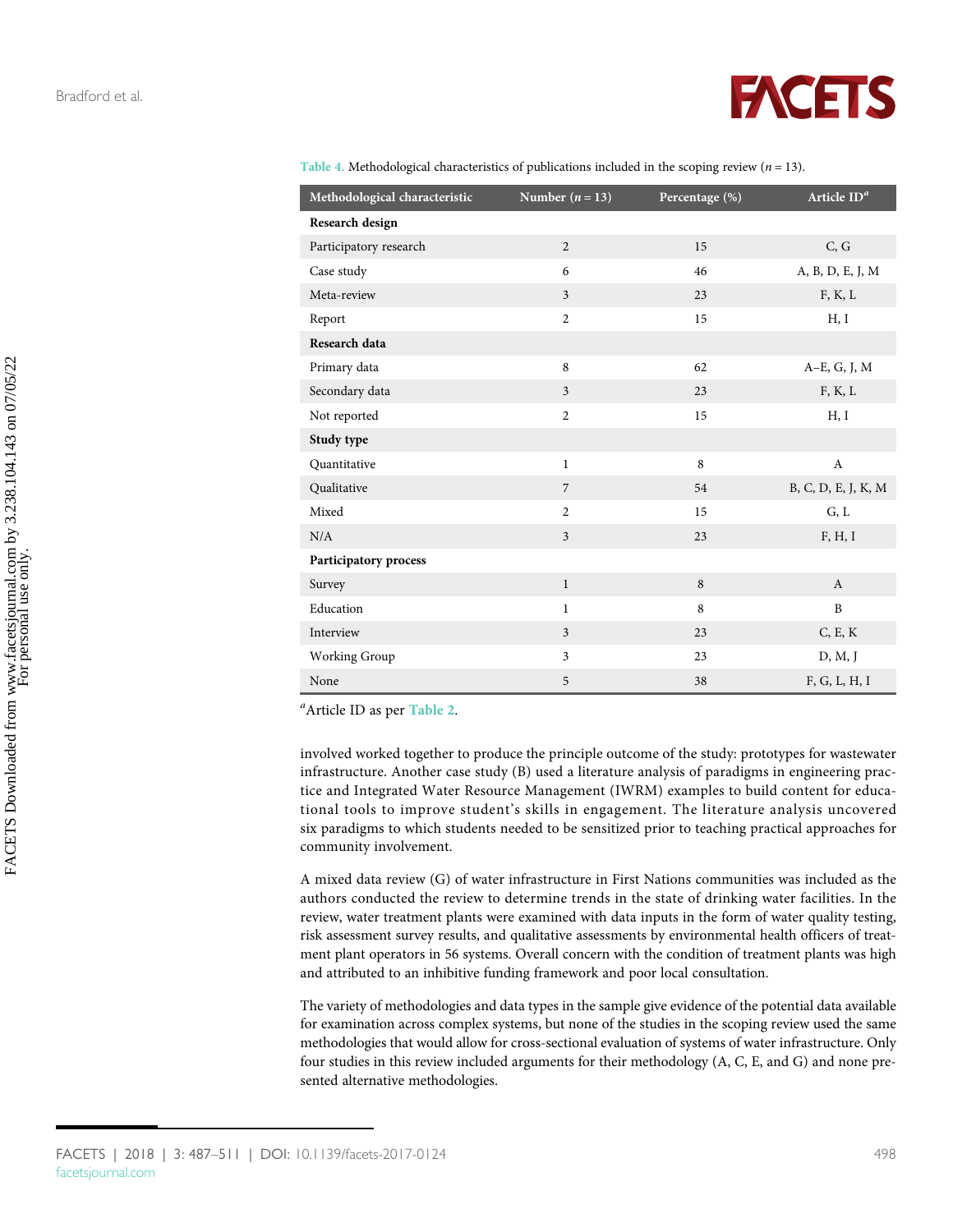

#### Reported data collection approach

Primary data were gathered in eight studies (A–E, G, J, and M), whereas three (F, K, and L) used secondary data and two were unreported (H and I) ([Table 4](#page-11-0)). The sample was categorized by level of participation: informed, consulted, involved, collaborated, empowered, or not reported/none (based on the definitions from [Nyerges et al. \(2006\);](#page-21-4) [Bovaird and Downe 2008](#page-18-6); [Pini 2009;](#page-22-6) [Sanders](#page-22-7) [and Simons 2009\)](#page-22-7). The sample included two studies that described the informed level (B and G), two consulted (C and E), two involved (A and K), and three studies reported collaborating with communities (D, M, and J). Four articles/guidelines did not report any community involvement (F, H, I, and L).

Articles reporting participatory approaches used educational sessions (B) and working groups (J, K, and M), and used local people as community coordinators, data collectors, or other project personnel (J, K, and M).

#### Methodological limitations

Articles were examined for limitations or biases that would impact credibility. The most consistent limitations were the sample sizes and difficulty in generalizing the results (A, D, E, and J). Further, for the articles that focused on Canadian Indigenous populations, studies were limited to a single community. No treaty areas were identified as study sites, giving further evidence to the lack of contextualized information among researchers and contractors serving Indigenous Canadian water infrastructure needs.

Two articles that described infrastructure and policy (F and G) failed to execute any consultation or explain the rationale for not consulting with Indigenous groups on Indigenous policies as a part of building the guidelines or implementing them. In the qualitative perceptions and mixed data reviews of infrastructure and operators (C, E, and G), the researchers involved water treatment operators in the examination process but did not involve them in the analyses or the formation of conclusions. A lack of review of the cultural dimensions of Indigenous water use was found in most studies included in the review (except J and K). A lack of reporting on procedures that employed cultural methods or tools for gathering or analyzing information was consistent throughout the sample. In summary, only one study (K) examined the relationships between Indigenous culture and water infrastructure.

Results of the government guidelines and documents (H and I) and a perception study (C) focused on the success stories of water projects in Indigenous Canada, but lessons learned were underreported except in the case of the South African wastewater sanitation project (J) whose failure led to community and research team reflection.

#### Thematic analysis and study findings

Themes arising from the scoping review included the poor state of the water infrastructure on Indigenous reserves in Canada, the co-design processes themselves, difficulties in the process that interfered with implementing co-design, and a belief that a major challenge to the success of these projects is the lack of cooperation and willingness to understand other paradigms when it comes to engineering and design.

#### State of water infrastructure and design on First Nations

The condition of existing water infrastructure was discussed in some of the articles along with the challenges involved in the process. Some studies (C, E, F, and G) reviewed the infrastructure and stated that it is often obsolete or inadequate and leads to a loss of access to clean drinking water. The difficulty in resolving the state of repair was suggested to be a product of risk- and engineering-centered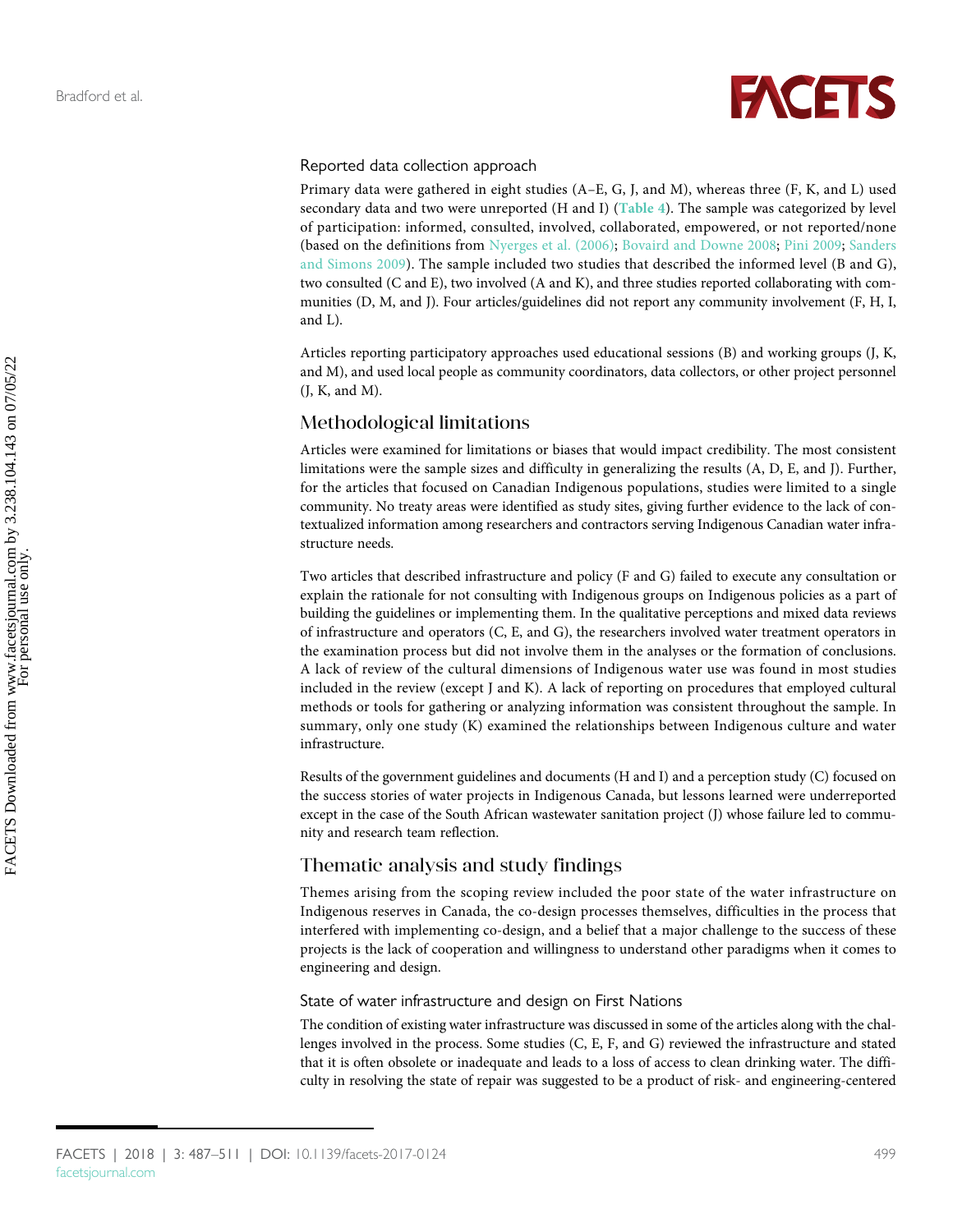# **FACETS**

guidelines and a funding structure that is difficult to navigate (C–G). Authors described the current systems as not value sensitive and therefore missing the element of ownership required for successful upkeep (C, E, and M). Authors also perceived that as a result of government funding formulas, projects lack the uniqueness necessary to address social, technical, cultural, and political factors that are specific to the target community (B–G). When a system fails to meet these needs its success is limited (C, E, and J–L). Among the guiding documentation for the design and implementation of water infrastructure on reserves (H and I), there were no policy statements or standards on respecting cultural values or protocols for collaboration. There are, however, policy statements on ensuring the security of the infrastructure to threats in addition to the technical specifications for each type of water treatment system suggesting a risk-based and engineering-centered approach.

#### Co-design processes presented

Four processes were presented in the included articles as methods of co-design. Six articles looked specifically at the challenges of federal (central government) control of design, where funding agencies specifically mandated Indigenous consultation and local implementation of water infrastructure for Indigenous people (C–I in Canada, K in Nicaragua). The process includes Indigenous communities submitting applications to federal agents, often through consultants. Federal agency power over the design process has been critiqued as lacking in financial accountability, and being too frugal and controlling on both micro and macro scales (C–E, and G). In addition, the process has been minimally effective in only the most vulnerable communities (D and E). Poor dialogue between central government agencies and local Indigenous people also results in unsuitable institutionalization and poor maintenance and operational functioning of water systems (K). Although the requirements of the federal application system include physical aspects such as expansion potential, plant and building layouts, location, power source, and controls (H and I), guidelines for community engagement, community involvement in the design, and the inclusion of social and cultural considerations are lacking.

The collaborative watershed planning process in British Columbia (A) was evaluated in two First Nations communities, as through B.C.'s new Water Sustainability Act watershed planners are encouraged to seek out the meaningful involvement of all water actors including water purveyors, (e.g., irrigation districts), First Nations, industry, government institutions, and nongovernment organizations to develop sustainable watershed plans. The process of creating a watershed plan was evaluated through social network mapping. The authors concluded that the planning networks "evolved a distinct core–periphery structure, which has a tendency to reinforce the dominance of centralized power brokers in framing the dialogue, controlling information flow, and privileging certain outcomes over alternatives" [\(Horning et al. 2016, p. 9\)](#page-20-9). Further, they describe that bridging actors are not sufficient to overcome the problems of disconnection between diverse stakeholders and, at minimum, more funding is required to include First Nations in the planning process.

The co-evolutionary design for the development process was examined in the context of the design and implementation of an innovative arsenic and microbial remediation filter for households in Nepal (M). The process includes ten steps: problem awareness through partnership; problem co-definition; idea co-generation; concept co-evaluation; experiment/analysis in cultural context; prototyping from local materials; design refinement; piloting; implementation and scale-up; and reiteration and reinvention (M). Although the approach was deemed successful through the implementation in this case study, the authors caution that more time is needed to evaluate the long-term uptake of the technology they co-created, as well as more global awareness of the time their processes take to implement and follow-through (M).

The methodological approach of "infrastructuring", design ethnography, and core design competencies as a unit was explored over the course of a 2 year case study in South Africa (J). Within the frame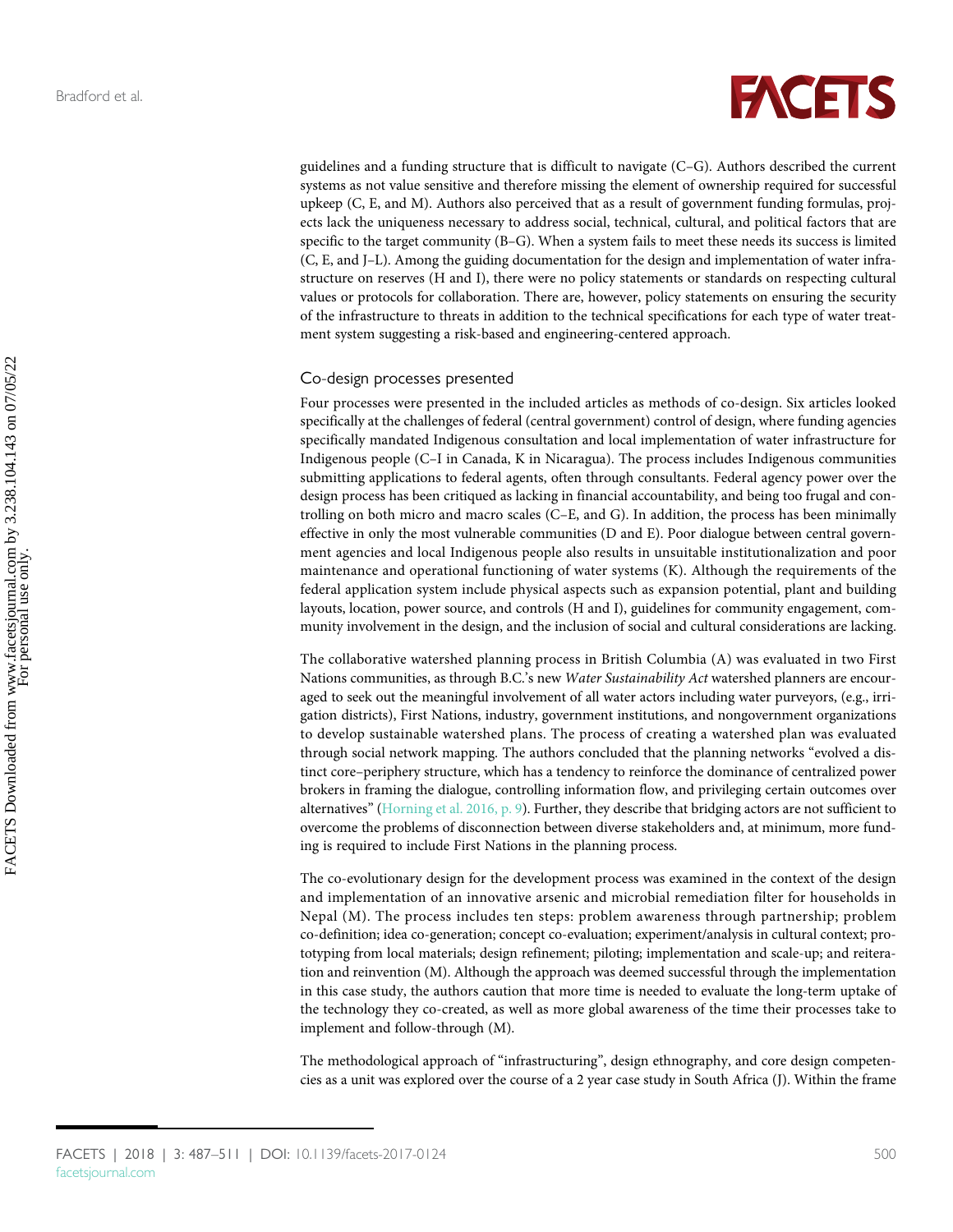

of infrastructuring, where collaborative design exercises can be sustained to achieve long-term social change, the change agent (i.e., the designer who works from both professional design and anthropological/ethnographical lenses) facilitates the emergence of ideas from the collective imagination. The agent also provides expert design advice, thereby supporting the creation of contextualized solutions (J). The specific social, cultural, ecological, communication, and economic needs become part of the core design competencies that are sought from the ultimate solution. The case study authors caution that although infrastructuring, design ethnography, and competency development can serve to enhance transdisciplinary problem solving, effort needs to be made to ensure that participants from vulnerable communities have clear exit strategies, the pace of research is fluid and is guided by community participants, and the design ethnographer is accepting of poor participation, conflict, and design failure.

#### Challenges to evolving the design process/merging paradigms

A common theme of discussion is the potential for successes that accompanies co-design processes, but also the difficulties adjusting paradigms among partners (A–E and J–L). It is suggested (B) that it is not enough for only one paradigm to be used when addressing community-based problems. The involvement of co-design processes is becoming more prevalent (A, C, D, J–L, and M), but networks of partners involved in the co-design process are hierarchical in nature and not equal in membership among local, government, and industry partners (A). There is recognition among study authors and their participants that active collaboration is critical to creating human-centered infrastructure (J–M), but there is difficulty bridging the gap between a conventional understanding of the design process and the collaborative approach. Differences in expectations for involvement among actors is cited as an obstacle for consulting engineers, designers, and government agencies (A, B, and J). The normal measure of success was defined by articles in the sample as meeting technical standards (C, D, E, H, and I). Some allude to the need to include social, cultural, ecological, and economic standards (D, E, J, K, and M). The paradigms where communities are involved at meaningful levels and traditional knowledge is recognized equally go deeper to address the broader needs of communities (E, and J–M).

## Discussion

A pool of 1551 articles was narrowed to 13 relevant articles. Many of the articles made reference to the numerous challenges faced when designing and implementing water projects on Indigenous reserves. Challenges included the funding framework; whether to employ a design process that addresses the unique situation of a community's needs or a conventional approach to meet the funding requirements; difficulties bridging paradigms of conventional design processes with community social, cultural, and political values through co-design processes; and unequal hegemony and networks of partners involved in water infrastructure design. Although there was the impression within the sample and in the literature that a collaborative process was best for a successful outcome (i.e., [Marin et al.](#page-21-5) [2016](#page-21-5); [Moser 2016\)](#page-21-6), few articles in this sample defined what that process would be and no actual examples of non-hierarchical approaches were found from within Canada. Further, most of the articles did not describe the need for, or actually involve, increased community participation beyond the level of being informed. Only three of the studies involved stakeholders in an engaged or collaborative effort to find a community-based solution to address a water problem as defined by the community, and these studies were not completed in Canada.

A lack of examinable cases in Canada prevents the assessment of whether the tyranny of participant decision-making affected the outcomes of projects; however, the ad hoc use of co-design processes is occurring globally and may be contributing to the impromptu uptake of co-design for water infrastructure. A lack of guiding documents, a critical mass of work for review, and lessons learned for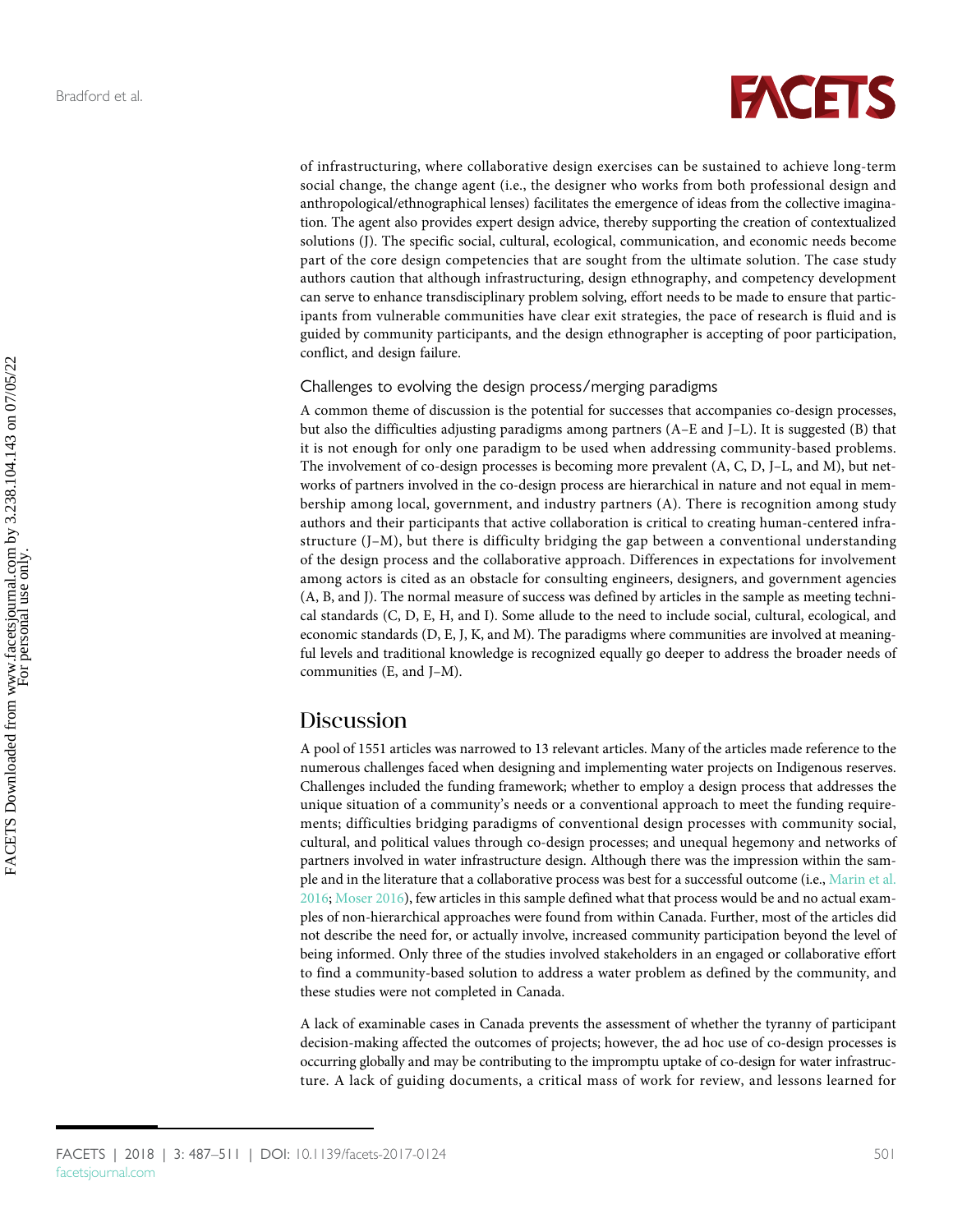

practitioners from academics means that little progress has been made towards reconciling definitions, processes, and worldviews related to water infrastructure co-design. In contrast, a grassroots movement among Indigenous water experts and some academic partners has developed a three-stage conceptualization of how community co-design for water could work ([Aboriginal Water and Wastewater](#page-17-9) [Association of Ontario 2014\)](#page-17-9). The stages include knowledge sharing, grounded guidance, and solution formation, and community values acting as the standards by which proposals are evaluated.

At present, the co-design processes for water infrastructure occurring in Canada have yet to move beyond perfunctory stakeholder consultation, with little contextualized problem definition and cocreation of solutions grounded in community values [\(Frow et al. 2015](#page-19-5); [Deo et al. 2016\)](#page-19-6). Without flexibility in government guidelines or funding there is little incentive for co-design by local people, civil engineers, and architects. The [Indigenous and Northern Affairs Canada \(INAC\) \(2016\)](#page-20-10) website promotes safe water by indicating that the Federal Budget earmarked \$1.8 billion CAD over 5 years for on-reserve water and wastewater infrastructure "to address health and safety needs, ensure proper facility operation and maintenance, and end long-term drinking water advisories on INAC-funded systems on reserve" ([INAC 2016\)](#page-20-10); however, individual reserves are dependent on the use of external consulting engineers to design infrastructure in accordance with established INAC standards. The hierarchical nature of the overseeing agency means that the level of engagement, capacity building, and opportunities for empowerment among reserve communities is controlled by consultants and federal agencies, and is limiting collaboration at the decision-making level. This control also limits ethnographic research opportunities that may advance the field. No opportunities for local empowerment on co-design processes as the reconciliatory ideal have been reported.

Although attention has been paid to the need to reduce risks from drinking water in Indigenous communities in Canada solutions have been focused on improving operator training programs, providing more funding for federal government agencies to distribute, and improving the technology for small water treatment systems [\(Simeone 2010;](#page-23-14) [Kayser et al. 2014](#page-20-11)). Recurrent calls from researchers that these foci have been identified through misinterpreted evidence have not yielded changes in approaches ([McCullough and Farahbakhsh 2012](#page-21-10); [Cave and Plummer 2013;](#page-18-12) [Castleden et al. 2017\)](#page-18-9). This scoping review points to the need for solutions driven by mindset changes among professional engineers, scientists, architects, and others involved in the design of water infrastructure as well as providing a pathway for Indigenous voices to be heard. The human dimensions of drinking water systems need consideration to reduce not only technical risks, but cultural risks ([Kot et al. 2014\)](#page-20-12). To this end, we suggest the prioritization of research towards understanding how Indigenous Canadians want to proceed for the provision of drinking and wastewater services on reserves.

The gap between trust in conventional design versus co-design is wide in this study context as it is in other contexts ([Forlano and Mathew 2014](#page-19-11); [Nelson-Barber and Johnson 2016](#page-21-0); [Khovanskaya et al.](#page-20-13) [2017](#page-20-13)). Evidence also supports the idea that communities do not believe that infrastructure controlled by outside sources and not informed by the community can succeed ([Boyd 2011](#page-18-13); [Martín 2014](#page-21-2); [Dyck](#page-19-12) [et al. 2015;](#page-19-12) [Black and McBean 2017](#page-18-3)). Similarly, there seems to be a reluctance by industry to adapt their procedures to include listening to the voice of the community at all stages in the design process, let alone supporting community members to drive the co-design process in a decolonized way [\(Bhat](#page-18-14) [2015](#page-18-14); [Black and McBean 2017;](#page-18-3) [Joyce 2017\)](#page-20-14). The evidence of successes and lessons learned from water infrastructure implementation in Indigenous communities that we came across were researcherdriven and used novel co-design processes ([Ambole et al. 2016](#page-17-10); [Wang et al. 2016](#page-23-15)). In this sample, case studies provided advice for Canadian co-design sites to avoid rejection of water infrastructure. By focusing on relationship building, open and reflexive communications with local people with a dedicated social scientist/ethnographer, and encouraging flexibility and humility in co-design through using intercultural approaches, co-design of water infrastructure has the potential for success.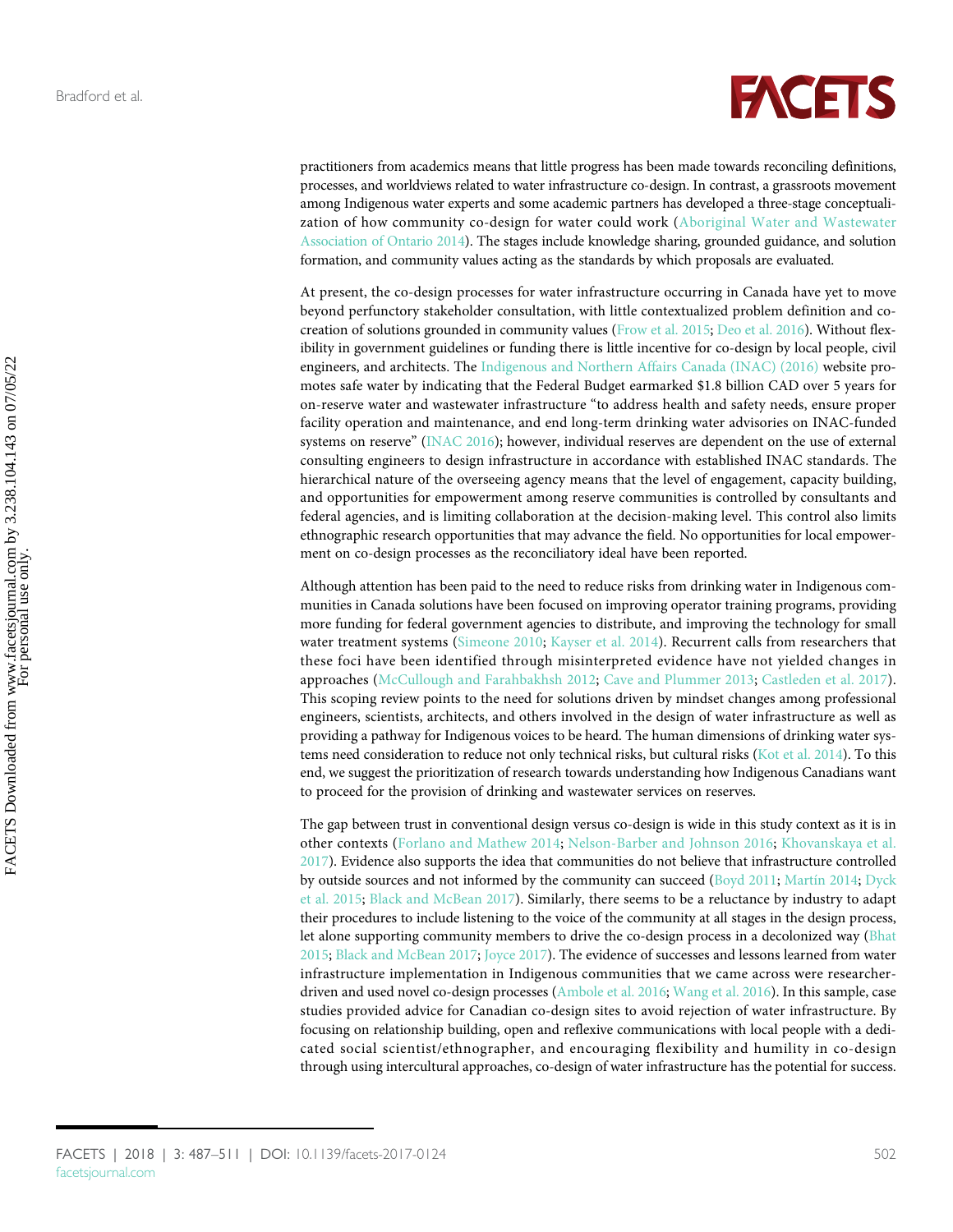

Given the need for new water infrastructure on reserves in Canada, researchers, engineers, industry, and government networks could make progress in developing co-design processes with the advantage of learning from other contexts (J–L).

A first step towards this would be calling for more pilot projects and examples of infrastructure codesign in Canada to be shared among mobilization pathways such as in journals, other online publications, and at conferences. Specific topics could include progress in integrating cultural values in design processes for all sorts of community infrastructure on reserves, problems with the current designs of Canada water and wastewater infrastructure on reserves from the perspective of those living and working with these systems, and methods for engineers and designers to reflect on their practices and encourage co-design among their peers. Other recommendations include:

- 1. Creating an infrastructure co-design working group involving government, industry, Indigenous, and academic partners to examine potential processes.
- 2. Working towards the inclusion of co-design principles and processes into textbooks, training, degree programs, and other pedagogical material to encourage the next generation of civil and environmental engineers.
- 3. Increasing the flexibility in the federal guidelines and policies so that co-design processes for water infrastructure on Indigenous lands are supported.

## Conclusion

This review highlighted the effectiveness of co-design by way of the Canadian literature and cases of co-design for water infrastructure from around the world. The scoping review also revealed obstacles to current water infrastructure co-design paradigms. As in education provision, health services, and social services, a reliance on hierarchical decision-making and patronizing approaches from the federal government continue to create barriers for Indigenous people to gain services equal to non-Indigenous people in Canada and build capacity and sovereignty. Practitioners require more training to overcome discomfort with accepting local perspectives and knowledge relevant to water infrastructure design and accepting that processes to co-create infrastructure solutions can be inclusive.

Water infrastructure in Canada has proved unreliable in delivering safe water to Indigenous communities. International examples of co-design processes that supported the emergence of innovations provide some lessons for Canadian researchers and practitioners. The issues with the Canadian system begin with the funding, guidelines, and design processes, but also includes overcoming the challenge of co-designing from different worldviews. Although the scoped articles showed reflexive initiatives internationally, the Canadian sample is limited. There is a need for more reporting on and evaluation of Canadian projects in Indigenous communities to be able to build on results. Future research should include studies from multiple regions in Canada for comparison.

A generally accepted definition of co-design for Indigenous communities in Canada would serve the engineering community well, and examples of protocols beyond hierarchical, watershed planning, co-evolutionary design, and infrastructuring are needed. This would help industry practitioners understand co-design. To this end we put forward the following definition for Indigenous co-design for water services: Indigenous co-design for water services is a process where local Indigenous people, their social, cultural, spiritual, and other values associated with water, and engineers and their values associated with water come together in respectful, reflexive, and equally represented ways to co-create and implement a shared process to design, test, and build infrastructure that sustains local environments, holistic health, communities, and cosmologies. Further debate and research is required to inform a collaborative design process for water infrastructure projects on reserves in Canada.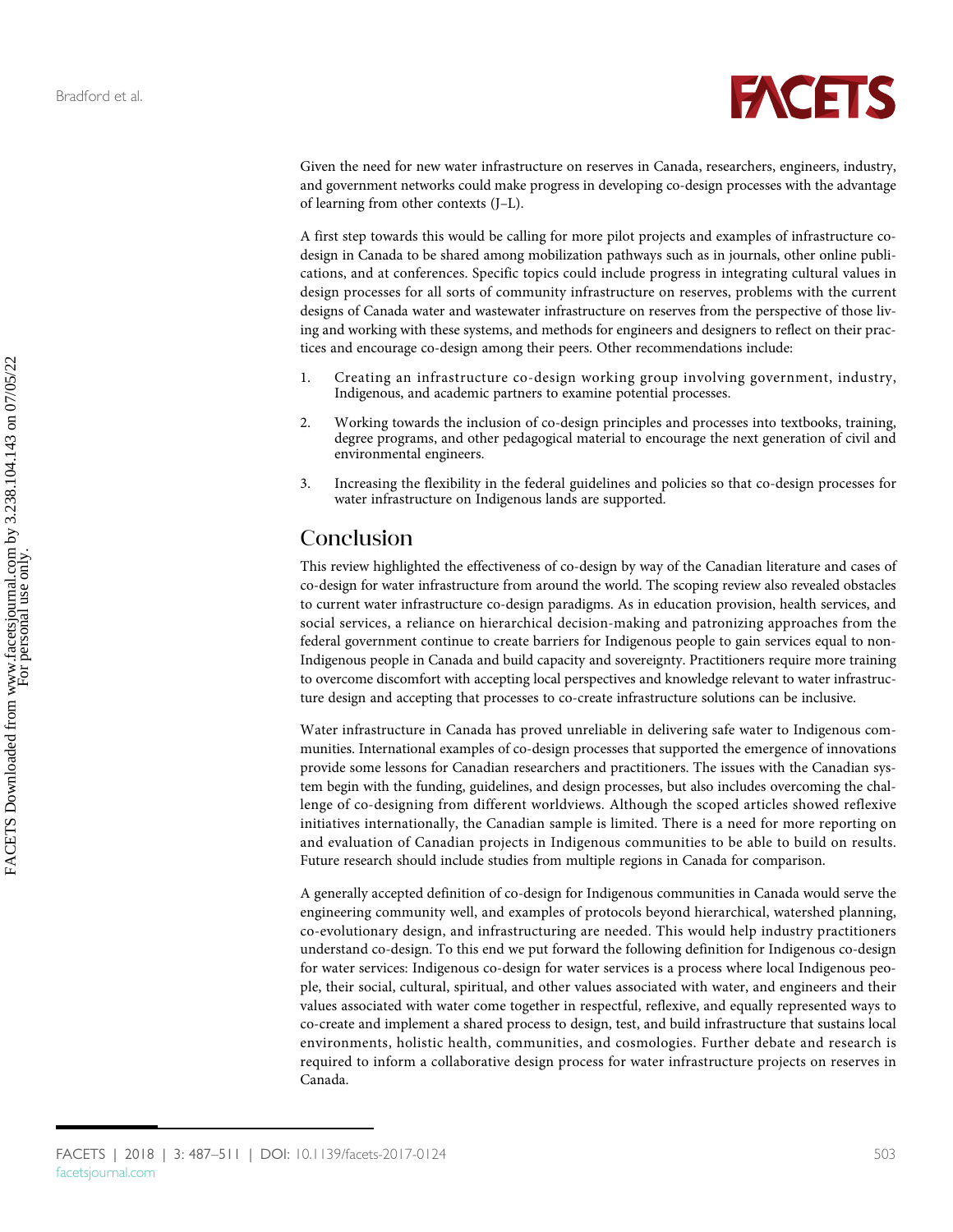<span id="page-17-7"></span><span id="page-17-4"></span><span id="page-17-3"></span>

## Acknowledgements

We'd like to thank the members of the University of Saskatchewan Safe Water for Health Research Team for ongoing support and collaboration on this work.

## Author contributions

<span id="page-17-8"></span><span id="page-17-6"></span><span id="page-17-5"></span>LEAB, TV, K-EL, KM, GEHS, TAF, and LAB conceived and designed the study. LEAB and TV performed the experiments/collected the data. LEAB, TV, GEHS, and LAB analyzed and interpreted the data. LEAB, TV, K-EL, KM, TAF, and LAB contributed resources. LEAB, TV, K-EL, KM, GEHS, TAF, and LAB drafted or revised the manuscript.

## Competing interests

The authors have declared that no competing interests exist.

## Data accessibility statement

All relevant data are within the paper.

## References

Aboriginal Affairs and Northern Development Canada (AANDC). 2010a. Water and Wastewater Infrastructure—Investment Report April 2006–March 2010 [online]: Available from [aadnc-aandc.](https://www.aadnc-aandc.gc.ca/eng/1314039137100/1314039295756) [gc.ca/eng/1314039137100/1314039295756.](https://www.aadnc-aandc.gc.ca/eng/1314039137100/1314039295756)

Aboriginal Affairs and Northern Development Canada (AANDC). 2010b. Design Guidelines for First Nations Water Works [online]: Available from [aadnc-aandc.gc.ca/eng/1100100034922/1100100034924.](http://www.aadnc-aandc.gc.ca/eng/1100100034922/1100100034924)

<span id="page-17-2"></span>Aboriginal Affairs and Northern Development Canada (AANDC). 2011. National Assessment of First Nations Water and Wastewater Systems—2009–2011. Government of Canada, Ottawa, Ontario [online]: Available from [aadnc-aandc.gc.ca/eng/1313426883501/1313426958782.](https://www.aadnc-aandc.gc.ca/eng/1313426883501/1313426958782)

Aboriginal Affairs and Northern Development Canada (AANDC). 2012. Water and Wastewater Infrastructure Report—April 2010–March 2012 [online]: Available from [aadnc-aandc.gc.ca/eng/](https://www.aadnc-aandc.gc.ca/eng/1352820960474/1352822705434) [1352820960474/1352822705434.](https://www.aadnc-aandc.gc.ca/eng/1352820960474/1352822705434)

Aboriginal Affairs and Northern Development Canada (AANDC). 2013. Water and Wastewater Infrastructure Investment Report: April 2012–March 2013 [online]: Available from [aadnc-aandc.gc.](https://www.aadnc-aandc.gc.ca/eng/1403198954861/1403199074561) [ca/eng/1403198954861/1403199074561](https://www.aadnc-aandc.gc.ca/eng/1403198954861/1403199074561).

<span id="page-17-1"></span>Aboriginal Affairs and Northern Development Canada (AANDC). 2014. First Nations people in Canada. Government of Canada, Ottawa, Ontario [online]: Available from [aadnc-aandc.gc.ca/eng/](https://www.aadnc-aandc.gc.ca/eng/1303134042666/1303134337338) [1303134042666/1303134337338.](https://www.aadnc-aandc.gc.ca/eng/1303134042666/1303134337338)

<span id="page-17-9"></span>Aboriginal Water and Wastewater Association of Ontario. 2014. Community-driven infrastructure development: an invitation for comments. The Waterdrum Newsletter [online]: Available from [awwao.org/sites/default/files/doc/Sep%20%202014%20Newsletter.pdf.](http://www.awwao.org/sites/default/files/doc/Sep%20%202014%20Newsletter.pdf)

<span id="page-17-10"></span>Ambole LA, Swilling M, and M'Rithaa MK. 2016. Designing for informal contexts: a case study of Enkanini sanitation intervention. International Journal of Design, 10(3): 75–84.

<span id="page-17-0"></span>Anaya SJ. 2015. Report of the special rapporteur on the rights of Indigenous peoples on the situation of Indigenous peoples in Canada. Arizona Journal of International and Comparative Law, 32: 143.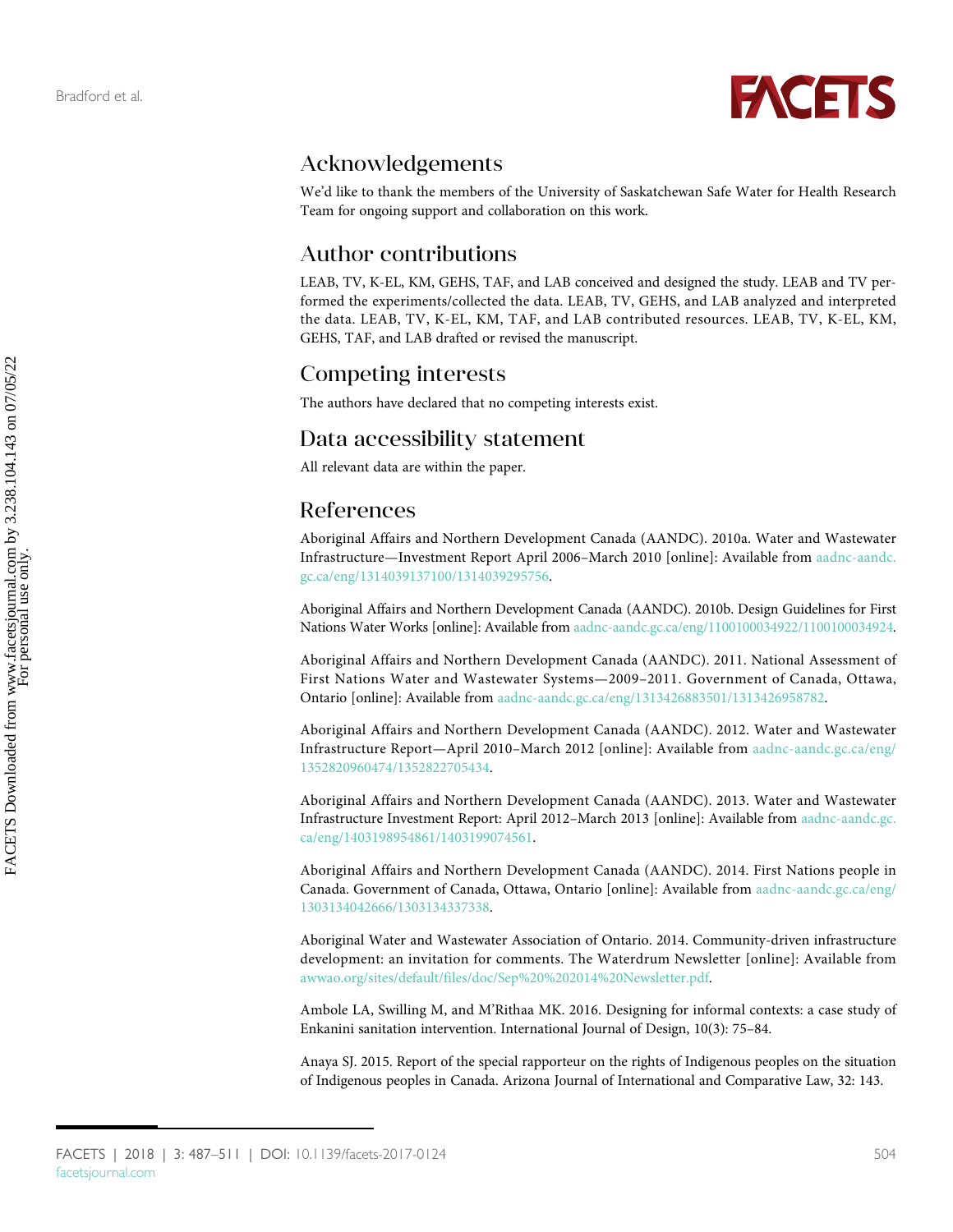

<span id="page-18-10"></span>Arksey H, and O'Malley L. 2005. Scoping studies: towards a methodological framework. International Journal of Social Research Methodology, 8(1): 19–32. DOI: [10.1080/1364557032000119616](http://dx.doi.org/10.1080/1364557032000119616)

<span id="page-18-8"></span>Basdeo M, and Bharadwaj L. 2013. Beyond physical: social dimensions of the water crisis on Canada's First Nations and considerations for governance. Indigenous Policy Journal, 23(4): 1–13.

<span id="page-18-14"></span>Bhat H. 2015. Via architecture: post-conflict infrastructure and its discursive curve. Stability: International Journal of Security and Development, 4(1): 25. DOI: [10.5334/sta.fr](http://dx.doi.org/10.5334/sta.fr)

<span id="page-18-3"></span>Black K, and McBean E. 2017. First Nations' water sustainability and security strategy: tools and methodologies for community-driven processes for water treatment in Indigenous communities. Technology in Society, 50: 57–65. DOI: [10.1016/j.techsoc.2017.04.004](http://dx.doi.org/10.1016/j.techsoc.2017.04.004)

<span id="page-18-7"></span>Botero A, and Hyysalo S. 2013. Ageing together: steps towards evolutionary co-design in everyday practices. CoDesign, 9(1): 37–54. DOI: [10.1080/15710882.2012.760608](http://dx.doi.org/10.1080/15710882.2012.760608)

<span id="page-18-6"></span>Bovaird T, and Downe J. 2008. Innovation in public engagement and co-production of services. Policy Paper to Department of Communities and Local Government. Cardiff Business School, Cardiff, Wales, UK.

<span id="page-18-13"></span>Boyd DR. 2011. No taps, no toilets: First Nations and the constitutional right to water in Canada. McGill Law Journal, 57: 81. DOI: [10.7202/1006419ar](http://dx.doi.org/10.7202/1006419ar)

<span id="page-18-11"></span>Canadian Engineering Accreditation Board. 2016. Engineering instruction and accreditation: consultation on advances with accreditation [online]: Available from [engineerscanada.ca/sites/default/files/](https://engineerscanada.ca/sites/default/files/ec-consultation-document.pdf) [ec-consultation-document.pdf.](https://engineerscanada.ca/sites/default/files/ec-consultation-document.pdf)

<span id="page-18-9"></span>Castleden H, Hart C, Cunsolo A, Harper S, and Martin D. 2017. Reconciliation and relationality in water research and management in Canada: implementing Indigenous ontologies, epistemologies, and methodologies. In Water policy and governance in Canada. Edited by S Renzetti and DP Dupont. Springer International Publishing, Cham, Switzerland. pp. 69–95.

<span id="page-18-12"></span>Cave K, and Plummer R. 2013. Exploring water governance and management in Oneida Nation of the Thames (Ontario, Canada): an application of the institutional analysis and development framework. Indigenous Policy Journal, 23(4).

<span id="page-18-1"></span>Charbonneau J. 2016. The educational gap between Indigenous and non-Indigenous people in Canada. Journal of Student Affairs, 26: 83.

<span id="page-18-0"></span>Cummings ML. 2006. Integrating ethics in design through the value-sensitive design approach. Science and Engineering Ethics, 12(4): 701–715. DOI: [10.1007/s11948-006-0065-0](http://dx.doi.org/10.1007/s11948-006-0065-0)

<span id="page-18-4"></span>Daley K, Castleden H, Jamieson R, Furgal C, and Ell L. 2015. Water systems, sanitation, and public health risks in remote communities: Inuit resident perspectives from the Canadian Arctic. Social Science & Medicine, 135: 124–132. PMID: [25965893](http://www.ncbi.nlm.nih.gov/pubmed/25965893) DOI: [10.1016/j.socscimed.2015.04.017](http://dx.doi.org/10.1016/j.socscimed.2015.04.017)

<span id="page-18-2"></span>Davis S, and Bowring J. 2011. Connecting with tragedy through landscapes of memory: memorial design, tourism, and the post-genocide memoryscapes of Cambodia and Rwanda and Germany. Memory Connections Journal, 1(1): 377–391.

<span id="page-18-5"></span>David S, Sabiescu AG, and Cantoni L. 2013. Co-design with communities. A reflection on the literature. In Proceedings of the 7th International Development Informatics Association Conference, Bangkok, Thailand, 1–3 November 2013. IDIA, Pretoria, South Africa. pp. 152–166.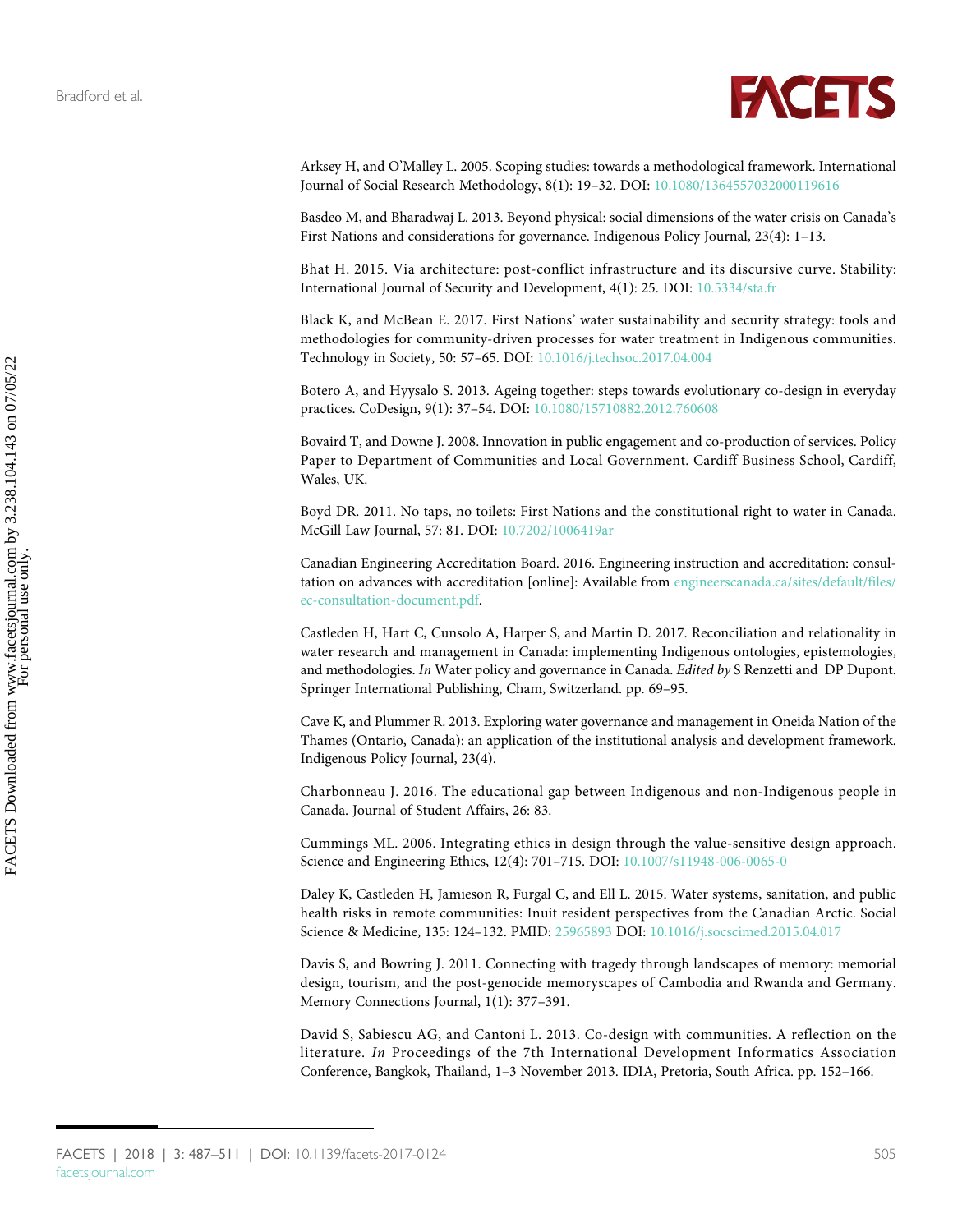

<span id="page-19-4"></span>Davidson-Hunt IJ, Turner KL, Te Pareake Mead A, Cabrera-Lopez J, Bolton R, Julián Idrobo C, et al. 2012. Biocultural design: a new conceptual framework for sustainable development in rural Indigenous and local communities. SAPIENS—Surveys and Perspectives Integrating Environment and Society, 5: 33–45. Available from [journals.openedition.org/sapiens/1382.](https://journals.openedition.org/sapiens/1382)

<span id="page-19-6"></span>Deo S, Gilmore D, Van Thof M, and Enriquez J. 2016. Infrastructure optioneering: an analytical hierarchy process approach. In International Conference on Transportation and Development 2016, Houston, Texas, 26–29 June 2016. ASCE, Reston, Virginia, USA. pp. 957–969.

<span id="page-19-2"></span>Donetto S, Pierri P, Tsianakas V, and Robert G. 2015. Experience-based co-design and healthcare improvement: realizing participatory design in the public sector. The Design Journal, 18(2): 227–248. DOI: [10.2752/175630615X14212498964312](http://dx.doi.org/10.2752/175630615X14212498964312)

<span id="page-19-12"></span>Dyck T, Plummer R, and Armitage D. 2015. Examining First Nations' approach to protecting water resources using a multi-barrier approach to safe drinking water in Southern Ontario, Canada. Canadian Water Resources Journal/Revue Canadienne Des Ressources Hydriques, 40(2): 204–223. DOI: [10.1080/07011784.2015.1033759](http://dx.doi.org/10.1080/07011784.2015.1033759)

<span id="page-19-10"></span>Edwards JE, Henderson SB, Struck S, and Kosatsky T. 2012. Characteristics of small residential and commercial water systems that influence their likelihood of being on drinking water advisories in rural British Columbia, Canada: a cross-sectional study using administrative data. Journal of Water and Health, 10(4): 629–649. PMID: [23165719](http://www.ncbi.nlm.nih.gov/pubmed/23165719) DOI: [10.2166/wh.2012.046](http://dx.doi.org/10.2166/wh.2012.046)

<span id="page-19-11"></span>Forlano L, and Mathew A. 2014. From design fiction to design friction: speculative and participatory design of values-embedded urban technology. Journal of Urban Technology, 21(4): 7–24. DOI: [10.1080/10630732.2014.971525](http://dx.doi.org/10.1080/10630732.2014.971525)

<span id="page-19-0"></span>Friedman B. 1996. Value-sensitive design. Interactions, 3(6): 16–23. DOI: [10.1145/242485.242493](http://dx.doi.org/10.1145/242485.242493)

<span id="page-19-1"></span>Friedman B, Kahn PH Jr, Borning A, and Huldtgren A. 2013. Value sensitive design and information systems. In Early engagement and new technologies: opening up the laboratory. Edited by N Doorn, D Schuurbiers, I van de Poel, and ME Gorman. Springer Netherlands, Dordrecht, the Netherlands. pp. 55–95.

<span id="page-19-5"></span>Frow P, Nenonen S, Payne A, and Storbacka K. 2015. Managing co-creation design: a strategic approach to innovation. British Journal of Management, 26(3): 463–483. DOI: [10.1111/1467-](http://dx.doi.org/10.1111/1467-8551.12087) [8551.12087](http://dx.doi.org/10.1111/1467-8551.12087)

<span id="page-19-7"></span>Galvin KA, Reid RS, Fernández-Giménez ME, ole Kaelo D, Baival B, and Krebs M. 2016. Co-design of transformative research for rangeland sustainability. Current Opinion in Environmental Sustainability, 20: 8–14. DOI: [10.1016/j.cosust.2016.03.003](http://dx.doi.org/10.1016/j.cosust.2016.03.003)

<span id="page-19-3"></span>Grant JL. 2010. Good community design: the theory of the public and the practice of the private. Working Paper: Trends in the Suburbs Project. School of Planning, Dalhousie University, Halifax, Nova Scotia. 19 p.

<span id="page-19-9"></span>Grover R. 2011. Boil, boil, toil and trouble: the trouble with boil water advisories in British Columbia. Doctoral dissertation, University of British Columbia, Vancouver, British Columbia. 129 p.

<span id="page-19-8"></span>Haider H, Sadiq R, and Tesfamariam S. 2015. Multilevel performance management framework for small to medium sized water utilities in Canada. Canadian Journal of Civil Engineering, 42(11): 889–900. DOI: [10.1139/cjce-2015-0227](http://dx.doi.org/10.1139/cjce-2015-0227)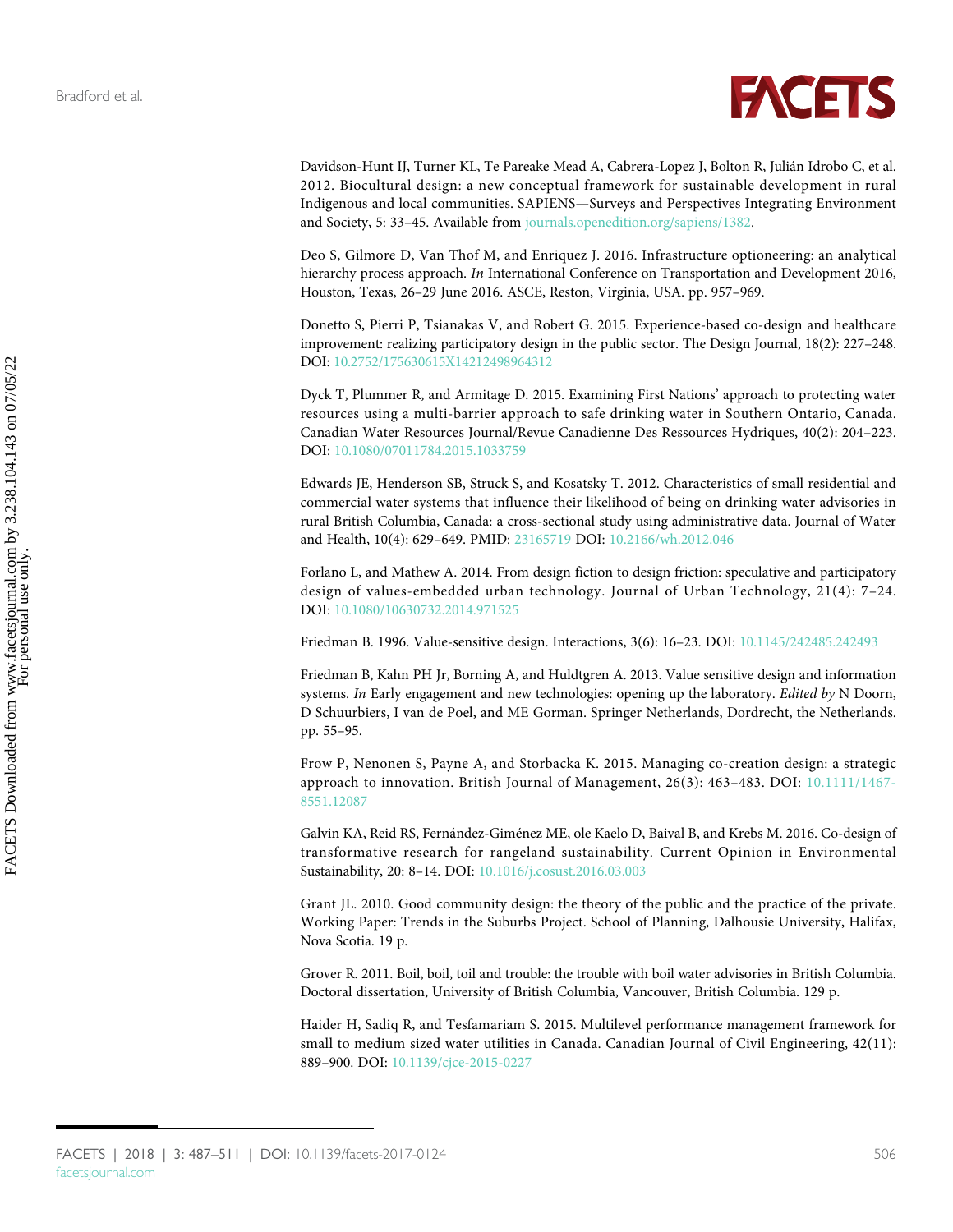<span id="page-20-8"></span><span id="page-20-7"></span><span id="page-20-6"></span>

<span id="page-20-5"></span>Halbe J, Adamowski J, and Pahl-Wostl C. 2015. The role of paradigms in engineering practice and education for sustainable development. Journal of Cleaner Production, 106: 272–282. DOI: [10.1016/](http://dx.doi.org/10.1016/j.jclepro.2015.01.093) [j.jclepro.2015.01.093](http://dx.doi.org/10.1016/j.jclepro.2015.01.093)

<span id="page-20-2"></span>Han S, Hwang H, Kim S, Baek GS, and Park J. 2015. Sustainable water infrastructure asset management: a gap analysis of customer and service provider perspectives. Sustainability, 7(10): 13334–13350. DOI: [10.3390/su71013334](http://dx.doi.org/10.3390/su71013334)

<span id="page-20-1"></span>Hickey S, and Mohan G. 2004. Towards participation as transformation: critical themes and challenges. In Participation: from tyranny to transformation. Edited by S Hickey and G Mohan. Zed Books, New York, New York. pp. 3–24.

<span id="page-20-9"></span>Horning D, Bauer BO, and Cohen SJ. 2016. Missing bridges: social network (dis)connectivity in water governance. Utilities Policy, 43: 59–70. DOI: [10.1016/j.jup.2016.06.006](http://dx.doi.org/10.1016/j.jup.2016.06.006)

<span id="page-20-10"></span>Indigenous and Northern Affairs Canada. 2016. Ending long-term drinking water advisories in First Nation communities [online]: Available from [aadnc-aandc.gc.ca/eng/1506514143353/](https://www.aadnc-aandc.gc.ca/eng/1506514143353/1506514230742) [1506514230742](https://www.aadnc-aandc.gc.ca/eng/1506514143353/1506514230742).

Jiménez A, Cortobius M, and Kjellén M. 2014. Water, sanitation and hygiene and Indigenous peoples: a review of the literature. Water International, 39(3): 277–293. DOI: [10.1080/02508060.](http://dx.doi.org/10.1080/02508060.2014.903453) [2014.903453](http://dx.doi.org/10.1080/02508060.2014.903453)

<span id="page-20-4"></span>Joanna Briggs Institute. 2015. Joanna Briggs Institute Reviewers' Manual 2015: methodology for JBI scoping reviews. The Joanna Briggs Institute, North Adelaide, South Australia, Australia.

<span id="page-20-14"></span>Joyce A. 2017. Co-creation and design thinking to envision more sustainable business models: a foresight design approach for organizational sustainability of SME manufacturers. In Managing complexity: Proceedings of the 8th World Conference on Mass Customization, Personalization, and Co-Creation (MCPC 2015), Montreal, Canada, 20–22 October 2015. Edited by J Bellemare, S Carrier, K Nielsen, and F Piller. Springer Proceedings in Business and Economics, Springer International Publishing, Cham, Switzerland. pp. 173–193. DOI: [10.1007/978-3-319-29058-4\\_14](http://dx.doi.org/10.1007/978-3-319-29058-4_14)

<span id="page-20-0"></span>Kambil A, Friesen GB, and Sundaram A. 1999. Co-creation: a new source of value. Outlook Magazine, 3(2): 23–29.

<span id="page-20-11"></span>Kayser GL, Moomaw W, Portillo JMO, and Griffiths JK. 2014. Circuit Rider post-construction support: improvements in domestic water quality and system sustainability in El Salvador. Journal of Water Sanitation and Hygiene for Development, 4(3): 460–470. DOI: [10.2166/washdev.](http://dx.doi.org/10.2166/washdev.2014.136) [2014.136](http://dx.doi.org/10.2166/washdev.2014.136)

<span id="page-20-13"></span>Khovanskaya V, Sengers P, Mazmanian M, and Darrah C. 2017. Reworking the gaps between design and ethnography. In Proceedings of the 2017 CHI Conference on Human Factors in Computing Systems, Denver, Colorado, 6–11 May 2017. ACM, New York, New York. pp. 5373–5385.

<span id="page-20-12"></span>Kot M, Castleden H, and Gagnon GA 2014. The human dimension of water safety plans: a critical review of literature and information gaps. Environmental Reviews, 23(1): 24–29. DOI: [10.1139/](http://dx.doi.org/10.1139/er-2014-0030) [er-2014-0030](http://dx.doi.org/10.1139/er-2014-0030)

<span id="page-20-3"></span>Maal-Bared R, Bartlett KH, and Bowie WR. 2008. Dealing with waterborne disease in Canada: challenges in the delivery of safe drinking water. Reviews on Environmental Health, 23(2): 119–133. PMID: [18763540](http://www.ncbi.nlm.nih.gov/pubmed/18763540) DOI: [10.1515/REVEH.2008.23.2.119](http://dx.doi.org/10.1515/REVEH.2008.23.2.119)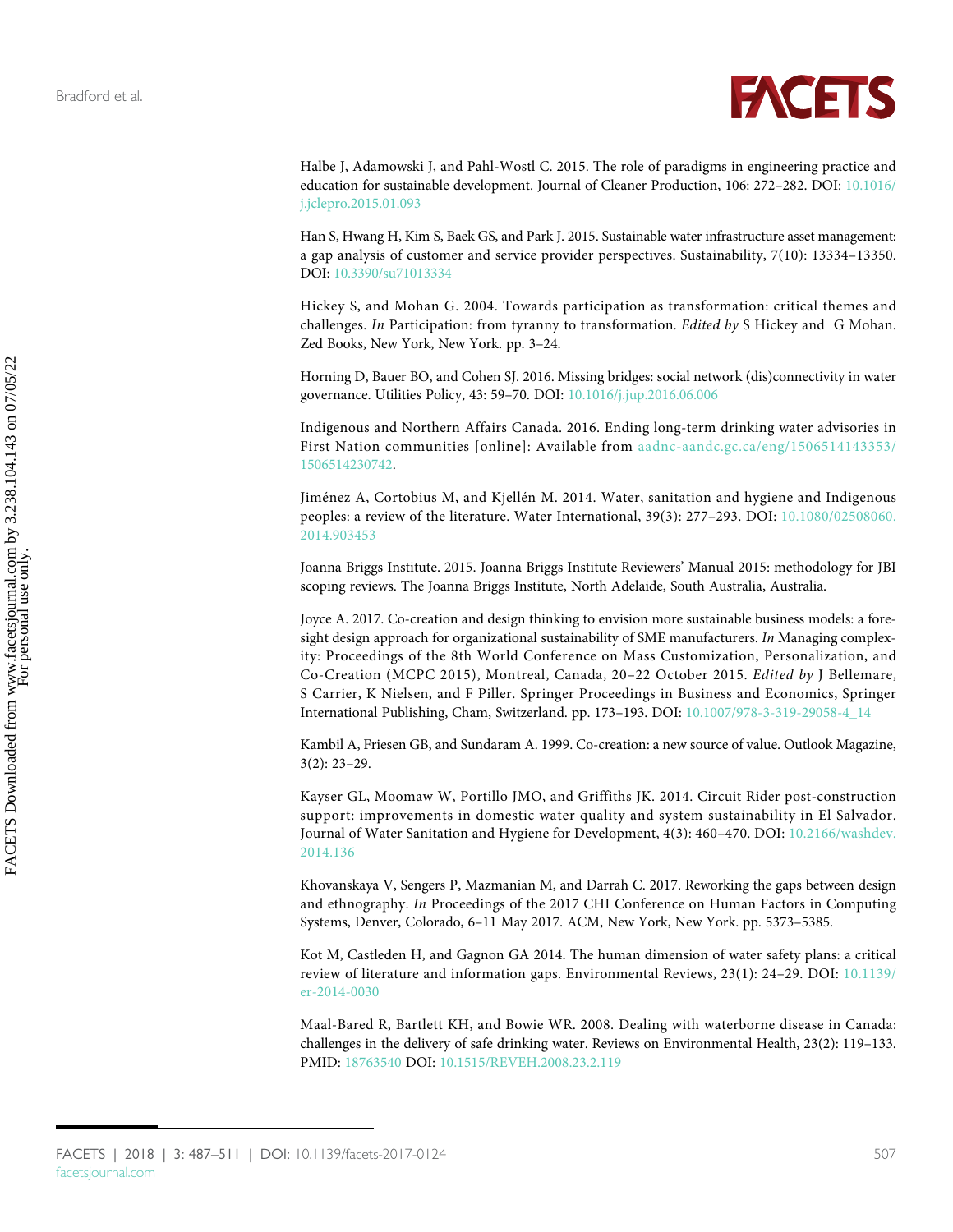<span id="page-21-14"></span><span id="page-21-13"></span>

<span id="page-21-5"></span>Marin A, Ely A, and Van Zwanenberg P. 2016. Co-design with aligned and non-aligned knowledge partners: implications for research and coproduction of sustainable food systems. Current Opinion in Environmental Sustainability, 20: 93–98. DOI: [10.1016/j.cosust.2016.09.003](http://dx.doi.org/10.1016/j.cosust.2016.09.003)

<span id="page-21-2"></span>Martín CE. 2014. The most common of buildings: the design and construction of US homes and the households that occupy them. Cityscape: A Journal of Policy Development and Research, 16(2): 3–10.

<span id="page-21-15"></span><span id="page-21-3"></span>Martin D, Bélanger D, Gosselin P, Brazeau J, Furgal C, and Déry S. 2007. Drinking water and potential threats to human health in Nunavik: adaptation strategies under climate change conditions. Arctic, 60: 195–202.

<span id="page-21-10"></span>McCullough J, and Farahbakhsh K. 2012. Square peg, round hole: First Nations drinking water infrastructure and federal policies, programs, and processes. International Indigenous Policy Journal, 3(1). DOI: [10.18584/iipj.2012.3.1.3](http://dx.doi.org/10.18584/iipj.2012.3.1.3)

McCullough J, and Farahbakhsh K. 2015. Refocusing the lens: drinking water success in First Nations in Ontario. Canadian Public Administration, 58(2): 271–294. DOI: [10.1111/capa.12114](http://dx.doi.org/10.1111/capa.12114)

<span id="page-21-1"></span>Meulwater WTW. 2013. Water treatment works with a difference: WTW & WWTWs. Water & Sanitation Africa, 8(2): 66–68.

<span id="page-21-8"></span>Mirosa O, and Harris LM. 2012. Human right to water: contemporary challenges and contours of a global debate. Antipode, 44(3): 932–949. DOI: [10.1111/j.1467-8330.2011.00929.x](http://dx.doi.org/10.1111/j.1467-8330.2011.00929.x)

<span id="page-21-12"></span>Morrison A, Bradford L, and Bharadwaj L. 2015. Quantifiable progress of the First Nations Water Management Strategy, 2001–2013: ready for regulation? Canadian Water Resources Journal/Revue Canadienne des Ressources Hydriques, 40(4): 352–372. DOI: [10.1080/07011784.2015.1080124](http://dx.doi.org/10.1080/07011784.2015.1080124)

<span id="page-21-6"></span>Moser SC. 2016. Can science on transformation transform science? Lessons from co-design. Current Opinion in Environmental Sustainability, 20: 106–115. DOI: [10.1016/j.cosust.2016.10.007](http://dx.doi.org/10.1016/j.cosust.2016.10.007)

Murcott S. 2007. Co-evolutionary design for development: influences shaping engineering design and implementation in Nepal and the global village. Journal of International Development, 19(1): 123–144. DOI: [10.1002/jid.1353](http://dx.doi.org/10.1002/jid.1353)

<span id="page-21-9"></span>Murphy HM, Corston-Pine E, Post Y, and McBean EA. 2015. Insights and opportunities: challenges of Canadian First Nations drinking water operators. International Indigenous Policy Journal, 6(3). DOI: [10.18584/iipj.2015.6.3.7](http://dx.doi.org/10.18584/iipj.2015.6.3.7)

<span id="page-21-11"></span>National Collaborating Centres for Public Health. 2009. Definitions—small drinking water systems. Small Drinking Water Systems Project [online]: Available from [nccph.ca/en/index.aspx?](http://www.nccph.ca/en/index.aspx?sortcode=2.0.11.12.12) [sortcode=2.0.11.12.12](http://www.nccph.ca/en/index.aspx?sortcode=2.0.11.12.12).

<span id="page-21-0"></span>Nelson-Barber S, and Johnson Z. 2016. Acknowledging the perils of "best practices" in an Indigenous community. Contemporary Educational Psychology, 47: 44–50. DOI: [10.1016/j.cedpsych.2016.04.001](http://dx.doi.org/10.1016/j.cedpsych.2016.04.001)

<span id="page-21-4"></span>Nyerges T, Jankowski P, Tuthill D, and Ramsey K. 2006. Collaborative water resource decision support: results of a field experiment. Annals of the Association of American Geographers, 96(4): 699–725. DOI: [10.1111/j.1467-8306.2006.00512.x](http://dx.doi.org/10.1111/j.1467-8306.2006.00512.x)

<span id="page-21-7"></span>Ojuondo ZA. 2015. Factors influencing sustainability of water treatment projects. A case of innovations for poverty action chlorine project in Rachuonyo South district, Homabay County, Kenya. Doctoral dissertation, University of Nairobi [online]: Available from [erepository.uonbi.ac.ke/](http://erepository.uonbi.ac.ke/bitstream/handle/11295/90223/Ojuondo%20Zipporah%20A_Factors%20influencing%20sustainability%20of%20water%20treatment%20projects.%20A%20case%20of%20innovations%20for%20poverty%20action%20chlorine%20project%20in%20rachuonyo%20south%20district,%20homabay%20county,%20kenya.pdf?sequence=4)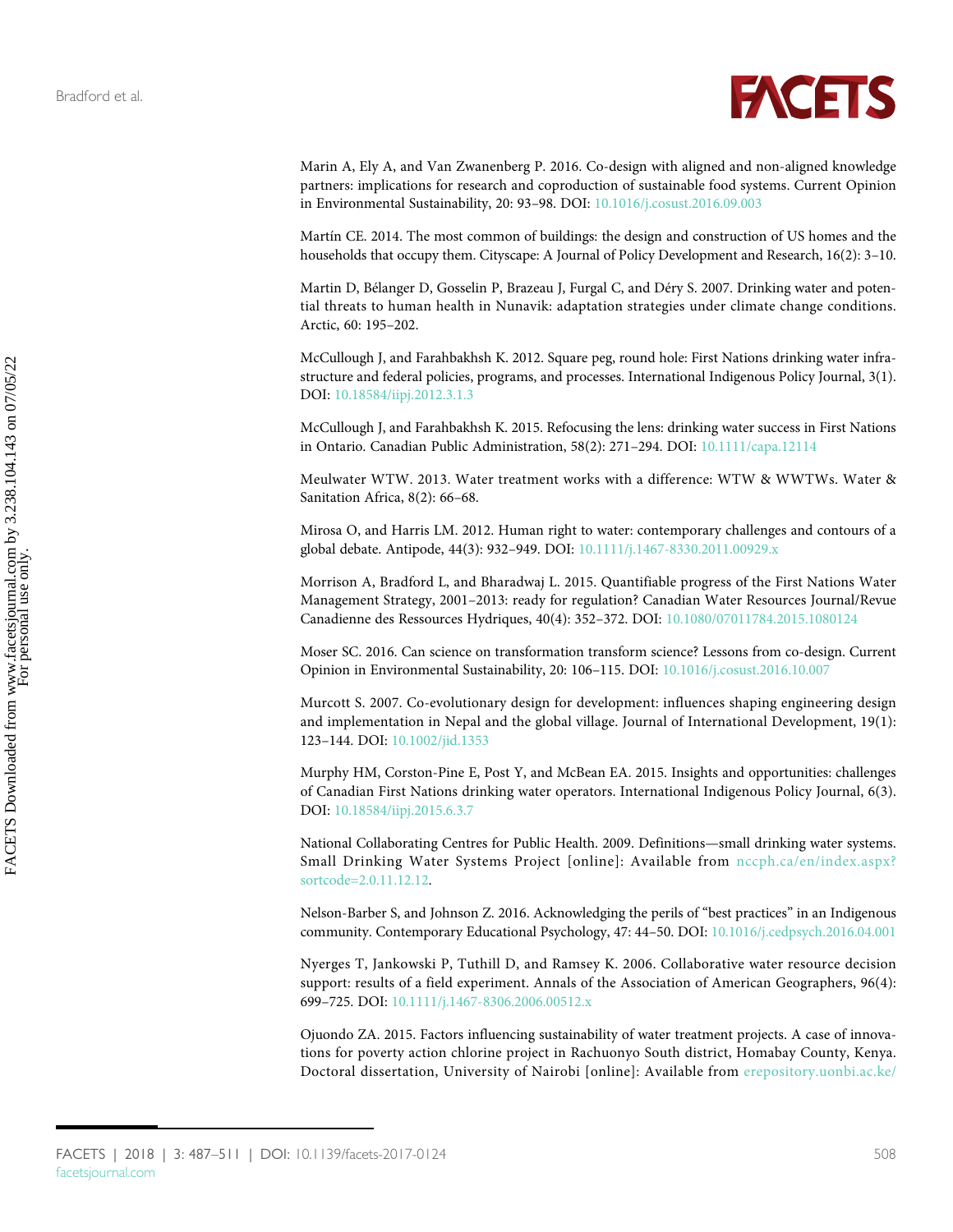

[bitstream/handle/11295/90223/Ojuondo%20Zipporah%20A\\_Factors%20influencing%20sustainability](http://erepository.uonbi.ac.ke/bitstream/handle/11295/90223/Ojuondo%20Zipporah%20A_Factors%20influencing%20sustainability%20of%20water%20treatment%20projects.%20A%20case%20of%20innovations%20for%20poverty%20action%20chlorine%20project%20in%20rachuonyo%20south%20district,%20homabay%20county,%20kenya.pdf?sequence=4) [%20of%20water%20treatment%20projects.%20A%20case%20of%20innovations%20for%20poverty](http://erepository.uonbi.ac.ke/bitstream/handle/11295/90223/Ojuondo%20Zipporah%20A_Factors%20influencing%20sustainability%20of%20water%20treatment%20projects.%20A%20case%20of%20innovations%20for%20poverty%20action%20chlorine%20project%20in%20rachuonyo%20south%20district,%20homabay%20county,%20kenya.pdf?sequence=4) [%20action%20chlorine%20project%20in%20rachuonyo%20south%20district,%20homabay%](http://erepository.uonbi.ac.ke/bitstream/handle/11295/90223/Ojuondo%20Zipporah%20A_Factors%20influencing%20sustainability%20of%20water%20treatment%20projects.%20A%20case%20of%20innovations%20for%20poverty%20action%20chlorine%20project%20in%20rachuonyo%20south%20district,%20homabay%20county,%20kenya.pdf?sequence=4) [20county,%20kenya.pdf?sequence=4](http://erepository.uonbi.ac.ke/bitstream/handle/11295/90223/Ojuondo%20Zipporah%20A_Factors%20influencing%20sustainability%20of%20water%20treatment%20projects.%20A%20case%20of%20innovations%20for%20poverty%20action%20chlorine%20project%20in%20rachuonyo%20south%20district,%20homabay%20county,%20kenya.pdf?sequence=4).

<span id="page-22-11"></span>Palit S. 2014. Future vision of advanced oxidation process and its immediate efficacy—a deep, insightful comprehension and a far-reaching review. International Letters of Chemistry, Physics and Astronomy, 33: 136–145. DOI: [10.18052/www.scipress.com/ILCPA.33.136](http://dx.doi.org/10.18052/www.scipress.com/ILCPA.33.136)

<span id="page-22-1"></span>Phillips RB. 2006. Disrupting past paradigms: the national museum of the American Indian and the First Peoples Hall at the Canadian Museum of Civilization. Public Historian, 28(2): 75–80. DOI: [10.](http://dx.doi.org/10.1525/tph.2006.28.2.75) [1525/tph.2006.28.2.75](http://dx.doi.org/10.1525/tph.2006.28.2.75)

<span id="page-22-6"></span>Pini FM. 2009. The role of customers in interactive co-creation practices: the Italian scenario. Knowledge, Technology & Policy, 22(1): 61–69. DOI: [10.1007/s12130-009-9068-x](http://dx.doi.org/10.1007/s12130-009-9068-x)

<span id="page-22-9"></span>Ramirez R. 2008. A'meditation'on meaningful participation. The Journal of Community Informatics, 4(3) [online]: Available from [ci-journal.net/index.php/ciej/article/view/390/424.](http://ci-journal.net/index.php/ciej/article/view/390/424)

<span id="page-22-4"></span>Reading J, Loppie C, and O'Neil J. 2016. Indigenous health systems governance: from the Royal Commission on Aboriginal Peoples (RCAP) to Truth and Reconciliation Commission (TRC). International Journal of Health Governance, 21(4): 222–228. DOI: [10.1108/IJHG-08-](http://dx.doi.org/10.1108/IJHG-08-2016-0044) [2016-0044](http://dx.doi.org/10.1108/IJHG-08-2016-0044)

<span id="page-22-3"></span>Richardson KL, Driedger MS, Pizzi NJ, Wu J, and Moghadas SM. 2012. Indigenous populations health protection: a Canadian perspective. BMC Public Health, 12(1): 1098. DOI: [10.1186/1471-2458-](http://dx.doi.org/10.1186/1471-2458-12-1098) [12-1098](http://dx.doi.org/10.1186/1471-2458-12-1098)

<span id="page-22-0"></span>Robert G, Cornwell J, Locock L, Purushotham A, Sturmey G, and Gager M. 2015. Patients and staff as codesigners of healthcare services. British Medical Journal, 350: g7714. PMID: [25670179](http://www.ncbi.nlm.nih.gov/pubmed/25670179) DOI: [10.1136/bmj.g7714](http://dx.doi.org/10.1136/bmj.g7714)

<span id="page-22-8"></span>Sampson A, Bornholt J, and Ceze L. 2015. Hardware-software co-design: not just a cliché. In LIPIcs-Leibniz International Proceedings in Informatics: 1st Summit on Advances in Programming Languages (SNAPL'15), Asilomar, California, USA, 3–6 May 2015. Edited by T Ball, R Bodík, S Krishnamurthi, B S Lerner, and G Morrisett. Schloss Dagstuhl–Leibniz-Zentrum fuer Informatik, Dagstuhl Publishing, Germany. Vol. 32. pp. 262–273. DOI: [10.4230/LIPIcs.SNAPL.](http://dx.doi.org/10.4230/LIPIcs.SNAPL.2015.262) [2015.262](http://dx.doi.org/10.4230/LIPIcs.SNAPL.2015.262)

<span id="page-22-2"></span>Sandercock L. 2003. Planning in the ethno-culturally diverse city: a comment. Planning Theory & Practice, 4(3): 319–323. DOI: [10.1080/1464935032000118661](http://dx.doi.org/10.1080/1464935032000118661)

<span id="page-22-5"></span>Sanders EBN, and Stappers PJ. 2008. Co-creation and the new landscapes of design. Co-design, 4(1): 5–18.

<span id="page-22-7"></span>Sanders L, and Simons G. 2009. Social vision for value co-creation in design. The Open Source Business Resource, 27 [online]: Available from [timreview.ca/article/310](http://timreview.ca/article/310).

<span id="page-22-10"></span>Schäfer E, and Scheele U. 2017. Making infrastructure climate resilient: bridging the transformation gap with "living labs"? In Urban regions now & tomorrow: between vulnerability, resilience and transformation. Edited by S Deppisch. Springer Fachmedien Wiesbaden, Wiesbaden, Germany. pp. 219–253.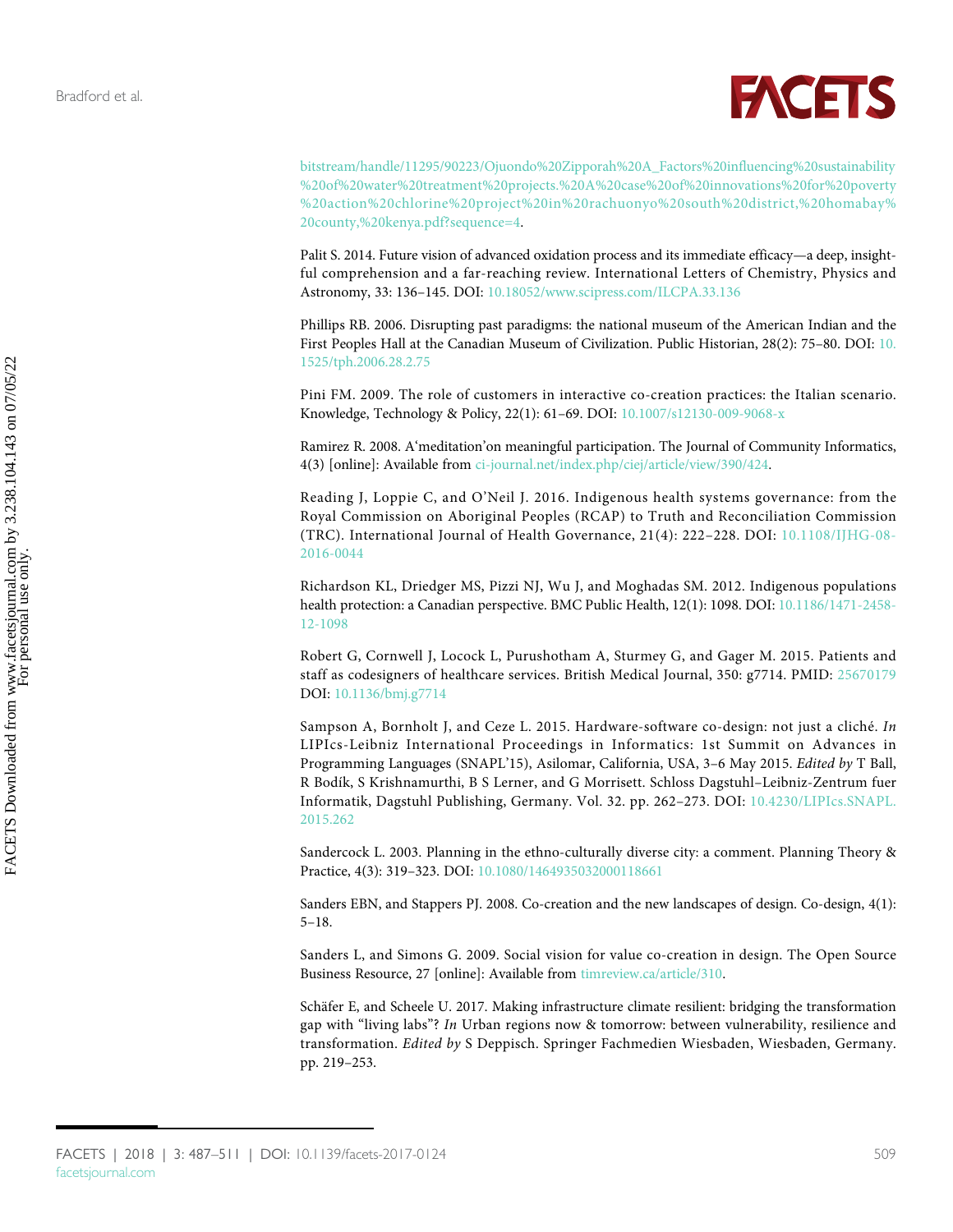<span id="page-23-13"></span><span id="page-23-12"></span><span id="page-23-11"></span>

<span id="page-23-14"></span>Simeone T. 2010. Safe drinking water in First Nations communities. Parliamentary Information and Research Service Publication Number 08-43-E, Ottawa, Ontario. pp. 8–43.

<span id="page-23-9"></span>Smith DW, Guest RK, Svrcek CP, and Farahbakhsh K. 2006. Public health evaluation of drinking water systems for First Nations reserves in Alberta, Canada. Journal of Environmental Engineering and Science, 5(S1): S1–S17. DOI: [10.1139/s06-023](http://dx.doi.org/10.1139/s06-023)

<span id="page-23-10"></span><span id="page-23-4"></span>Staunstrup J, and Wolf W. 2013. Hardware/software co-design: principles and practice. Springer Science & Business Media, Dordrecht, the Netherlands.

<span id="page-23-3"></span>Sterling S, and Rangaswamy N. 2010. Constructing informed consent in ICT4D research. In Proceedings of the 4th ACM/IEEE International Conference on Information and Communication Technologies and Development, London, UK, 13–16 December 2010. ACM, New York, New York. 46 p.

<span id="page-23-5"></span>Thorpe A, Prendiville A, and Oliver K. 2016. Learning together by doing together—building local government design capacity through collaboration with design education. In Service design geographies. Proceedings of the ServDes 2016 Conference, Copenhagen, Denmark, 24–26 May 2016. Edited by N Morelli, A de Götzen, and F Grani. Linköping University Electronic Press, Linköping, Sweden. pp. 500–505.

<span id="page-23-0"></span>Timmermans J, Zhao Y, and van den Hoven J. 2011. Ethics and nanopharmacy: value sensitive design of new drugs. Nanoethics, 5(3): 269–283. PMID: [22247745](http://www.ncbi.nlm.nih.gov/pubmed/22247745) DOI: [10.1007/s11569-011-0135-x](http://dx.doi.org/10.1007/s11569-011-0135-x)

Tinoco M, Cortobius M, Grajales MD, and Kjellén M. 2014. Water co-operation between cultures: partnerships with Indigenous peoples for sustainable water and sanitation services. Aquatic Procedia, 2: 55–62. DOI: [10.1016/j.aqpro.2014.07.009](http://dx.doi.org/10.1016/j.aqpro.2014.07.009)

<span id="page-23-8"></span>Troian M. 2016. Contamination forces Ontario First Nation to close school, fly in bottled water Weagamow First Nation dealing with water crisis for a week now. CBC News, November 14, 2016.

<span id="page-23-2"></span>Truth and Reconciliation Commission of Canada. 2015. Truth and reconciliation commission of Canada: calls to action. Truth and Reconciliation Commission of Canada, Winnipeg, Manitoba [online]: Available from [trc.ca/websites/trcinstitution/File/2015/Findings/Calls\\_to\\_Action\\_English2.pdf](http://www.trc.ca/websites/trcinstitution/File/2015/Findings/Calls_to_Action_English2.pdf).

<span id="page-23-6"></span>Walsh CL, Glendinning S, Castán-Broto V, Dewberry E, and Powell M. 2015. Are wildcard events on infrastructure systems opportunities for transformational change? Futures, 67: 1–10. DOI: [10.1016/](http://dx.doi.org/10.1016/j.futures.2015.01.005) [j.futures.2015.01.005](http://dx.doi.org/10.1016/j.futures.2015.01.005)

<span id="page-23-7"></span>Walters D, Spence N, Kuikman K, and Singh B. 2012. Multi-barrier protection of drinking water systems in Ontario: a comparison of First Nation and non-First Nation communities. International Indigenous Policy Journal, 3(3). DOI: [10.18584/iipj.2012.3.3.8](http://dx.doi.org/10.18584/iipj.2012.3.3.8)

<span id="page-23-1"></span>Walton R, and DeRenzi B. 2009. Value-sensitive design and health care in Africa. IEEE Transactions on Professional Communication, 52(4): 346–358.

<span id="page-23-15"></span>Wang W, Bryan-Kinns N, and Ji T. 2016. Using community engagement to drive co-creation in rural China. International Journal of Design, 10(1): 37–52.

White R, and Leblanc I. 2015. Collaborating with Pikangikum First Nation toward resilience through technologies for water and sanitation. In Humanitarian Technology Conference (IHTC2015), 2015 IEEE Canada International, Cebu, Philippines, 9–12 December 2015. IEEE, Piscataway, New Jersey. pp. 1–5.